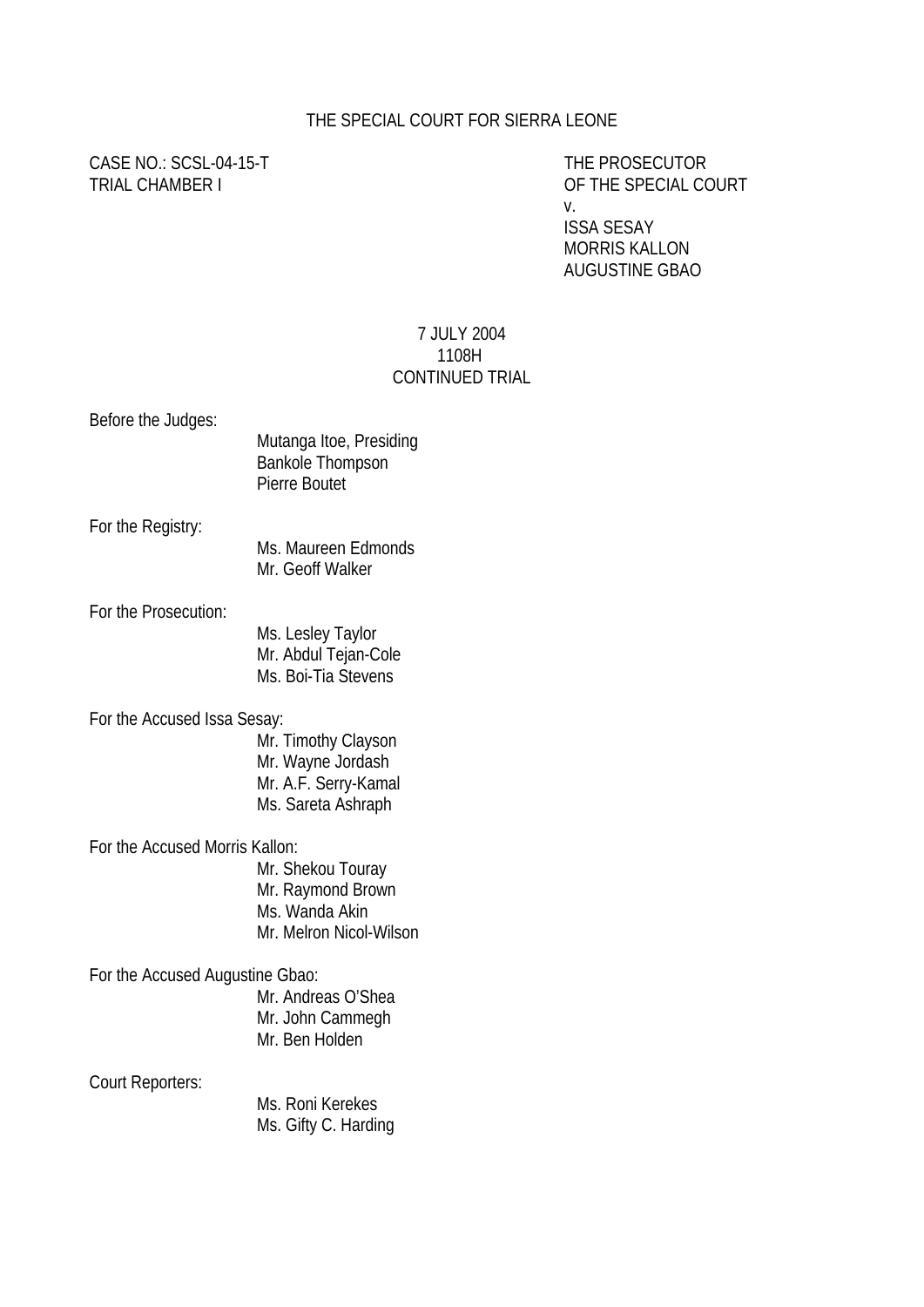|    | SESAY ET AL<br>7 JULY 2004                                                                            |
|----|-------------------------------------------------------------------------------------------------------|
| 1  | (At this point in the proceedings a portion of the transcript [pages 1 to 3] was extracted and sealed |
| 2  | under a separate cover as the session was heard in camera)                                            |
| 3  | MR. PRESIDENT:                                                                                        |
| 4  | Resuming in open session.                                                                             |
| 5  | MR. PRESIDENT:                                                                                        |
| 6  | Yes, I see you're on your feet.                                                                       |
| 7  | MR. CAMMEGH:                                                                                          |
| 8  | Yes, Your Honour. Your Honour will notice --                                                          |
| 9  | MR. PRESIDENT:                                                                                        |
| 10 | Can you, for the record, announce your name, please.                                                  |
| 11 | MR. CAMMEGH:                                                                                          |
| 12 | Again, it is Mr. John Cammegh for Mr. Gbao.                                                           |
| 13 |                                                                                                       |
| 14 | Your Honour, noticed that Mr. Gbao has not attended court this morning. I should tell Your Honours    |
| 15 | that during a lengthy conference with Mr. Gbao yesterday evening at which all members of the his      |
| 16 | legal representatives were present, he made it clear to us that he wished to take no further part in  |
| 17 | these proceedings.                                                                                    |
| 18 |                                                                                                       |
| 19 | Now pursuant to that, we have drafted a declaration which set out the gist of what Mr. Gbao had to    |
| 20 | say last night in paraphrase form, and that declaration I served on the Court this morning. Your      |
| 21 | Honour will see that the copy has been signed and dated today by Mr. Gbao. I've also been able to     |
| 22 | now serve copies of that same document on other parties in this case.                                 |
| 23 |                                                                                                       |
| 24 | As Your Honours know --                                                                               |
| 25 | MR. PRESIDENT:                                                                                        |
| 26 | Can you please read the document.                                                                     |
| 27 | MR. CAMMEGH:                                                                                          |
| 28 | I certainly will. Does Your Honour wish me to read it in its entirety?                                |
| 29 | MR. PRESIDENT:                                                                                        |
| 30 | Yes, read it. Not in its entirety, you know the paragraphs which, you know --                         |
| 31 | MR. CAMMEGH:                                                                                          |
| 32 | It reads as follows:                                                                                  |
| 33 |                                                                                                       |
| 34 | I, Augustine Gbao, wish to state the following:                                                       |
| 35 |                                                                                                       |
| 36 | 1. I do not recognise the Special Court of Sierra Leone as a properly constituted court of law.       |
| 37 |                                                                                                       |
|    |                                                                                                       |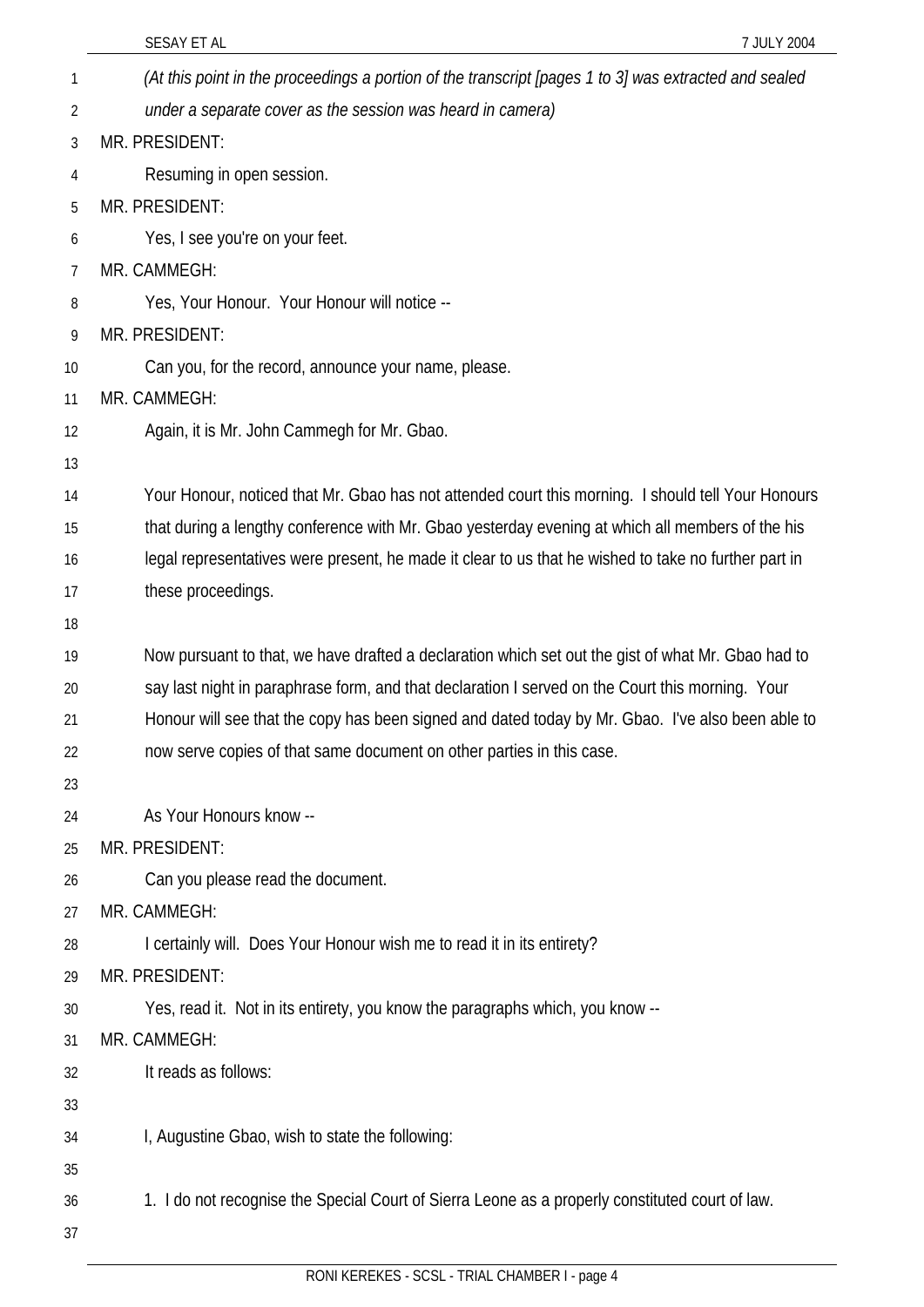|    | SESAY ET AL<br>7 JULY 2004                                                                                |
|----|-----------------------------------------------------------------------------------------------------------|
| 1  | 2. As such, I'm resolved to take no part in the proceedings of the Special Court since to do so would     |
| 2  | indicate recognition of the Special Court's legitimacy as a properly constituted court of law.            |
| 3  |                                                                                                           |
| 4  | 3. Further, and to protect the integrity of my position, I wish to dispense with the services of my legal |
| 5  | representatives forthwith.                                                                                |
| 6  |                                                                                                           |
| 7  | 4. Given that the Trial Chamber of the Special Court has ordered that I should retain their services, I   |
| 8  | will hence forward refuse to furnish my former legal representatives with any further instructions        |
| 9  | whatsoever.                                                                                               |
| 10 | 5. Further, I shall demand they take no active part in the proceedings before the Special Court           |
| 11 | whatsoever on my behalf.                                                                                  |
| 12 |                                                                                                           |
| 13 | As I just --                                                                                              |
| 14 | MR. PRESIDENT:                                                                                            |
| 15 | May we have a copy of the document, please. Has a copy been served on the prosecution?                    |
| 16 | MR. CAMMEGH:                                                                                              |
| 17 | Your Honour, copies have been served on all parties.                                                      |
| 18 | MR. PRESIDENT:                                                                                            |
| 19 | Do you want this document to be admitted in evidence? What are the Prosecution's comments on              |
| 20 | this?                                                                                                     |
| 21 | MS. TAYLOR:                                                                                               |
| 22 | I'm sorry, Your Honour, I didn't actually hear what you said. I'm sorry, could you repeat --              |
| 23 | MR. PRESIDENT:                                                                                            |
| 24 | We want the document, you know, to go into court records as an exhibit.                                   |
| 25 | MS. TAYLOR:                                                                                               |
| 26 | Yes, I think it should go in as a an exhibit.                                                             |
| 27 | MR. PRESIDENT:                                                                                            |
| 28 | What are your remarks to this?                                                                            |
| 29 | <b>MS. TAYLOR:</b>                                                                                        |
| 30 | I think this document should be tendered as a Defence exhibit.                                            |
| 31 | MR. PRESIDENT:                                                                                            |
| 32 | You have no objection to it being admitted in evidence?                                                   |
| 33 | <b>MS. TAYLOR:</b>                                                                                        |
| 34 | No, I do not.                                                                                             |
| 35 | MR. PRESIDENT:                                                                                            |
| 36 | All right. Well, the Court takes note of this document and admits it in evidence as Exhibit 1 for         |
| 37 | purposes of this trial.                                                                                   |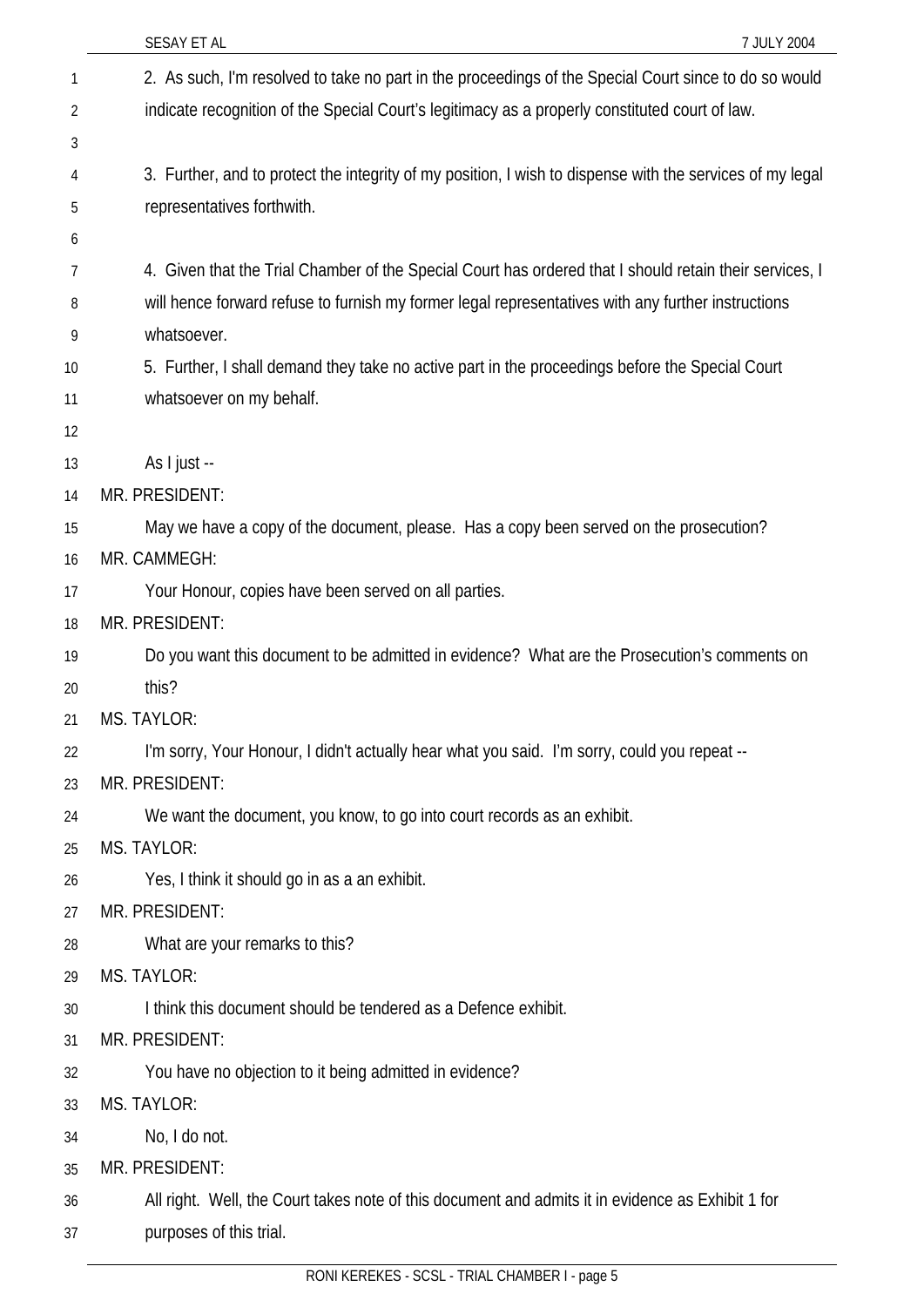| 1              | MS. TAYLOR:                                                                                                |
|----------------|------------------------------------------------------------------------------------------------------------|
| $\overline{2}$ | Your Honour, might I just at this point ask that we have some system for the way that exhibits are         |
| 3              | tendered in this Court. If they're simply tendered as one and sequential numbers, there may well, at       |
| 4              | the end of the case, be some confusion as to the source of exhibits. And I would submit to the Court       |
| 5              | that there be a system adopted so that if it is a Prosecution exhibit, it becomes P-1 if it's an exhibit   |
| 6              | tendered by the Prosecution.                                                                               |
| 7              | MR. PRESIDENT:                                                                                             |
| 8              | No, no, no. We have adopted all exhibits will be numbered numerically. It's not be P-1 or D-1 and so       |
| 9              | on. They will all be numbered numerically. It will be the duty of the Court to know where to situate --    |
| 10             | the Court Management, of course, as to where they will be situated as time goes on.                        |
| 11             | MS. TAYLOR:                                                                                                |
| 12             | If Your Honour please.                                                                                     |
| 13             | MR. PRESIDENT:                                                                                             |
| 14             | Yes, please.                                                                                               |
| 15             | MR. CAMMEGH:                                                                                               |
| 16             | Your Honour, we feel it is in the interests of justice that the Court is made aware of our position, that  |
| 17             | is, we who represent Mr. Gbao, given that he has of course now decided to -- I forget the word I'm         |
| 18             | looking for, but clearly he wishes to terminate our services as his legal team. Now clearly this opens     |
| 19             | fundamental questions or raises fundamental questions so far as the progress of this trial is              |
| 20             | concerned -- as far as we are concerned, that is. Perhaps it is best now if I turn to Mr. O'Shea to give   |
| 21             | some indication as how to proceed.                                                                         |
| 22             | MR. PRESIDENT:                                                                                             |
| 23             | Yes, Mr. O'Shea.                                                                                           |
| 24             | MR. O'SHEA:                                                                                                |
| 25             | Good morning, Your Honours.                                                                                |
| 26             | MR. PRESIDENT:                                                                                             |
| 27             | Good morning.                                                                                              |
| 28             | MR. O'SHEA:                                                                                                |
| 29             | I would just like to draw the Court's attention to our national ethical position, because obviously we are |
| 30             | obviously subject to a national code of conduct. Both Mr. Cammegh and myself are members of the            |
| 31             | English bar and the other members of our team are either members of the British Sierra Leonean bar         |
| 32             | or associated with the Law Society in England.                                                             |
| 33             |                                                                                                            |
| 34             | Our researchers indicate that in principle there is no necessary or fundamental problem with the           |
| 35             | Court's order and our national ethical position. We will continue to look into this question, but having   |
| 36             | reviewed the code of conduct in England, it would appear that we can justify our position consistently     |
| 37             | with this Court's order. I thought it would be useful for the Court to be aware of that. But we will       |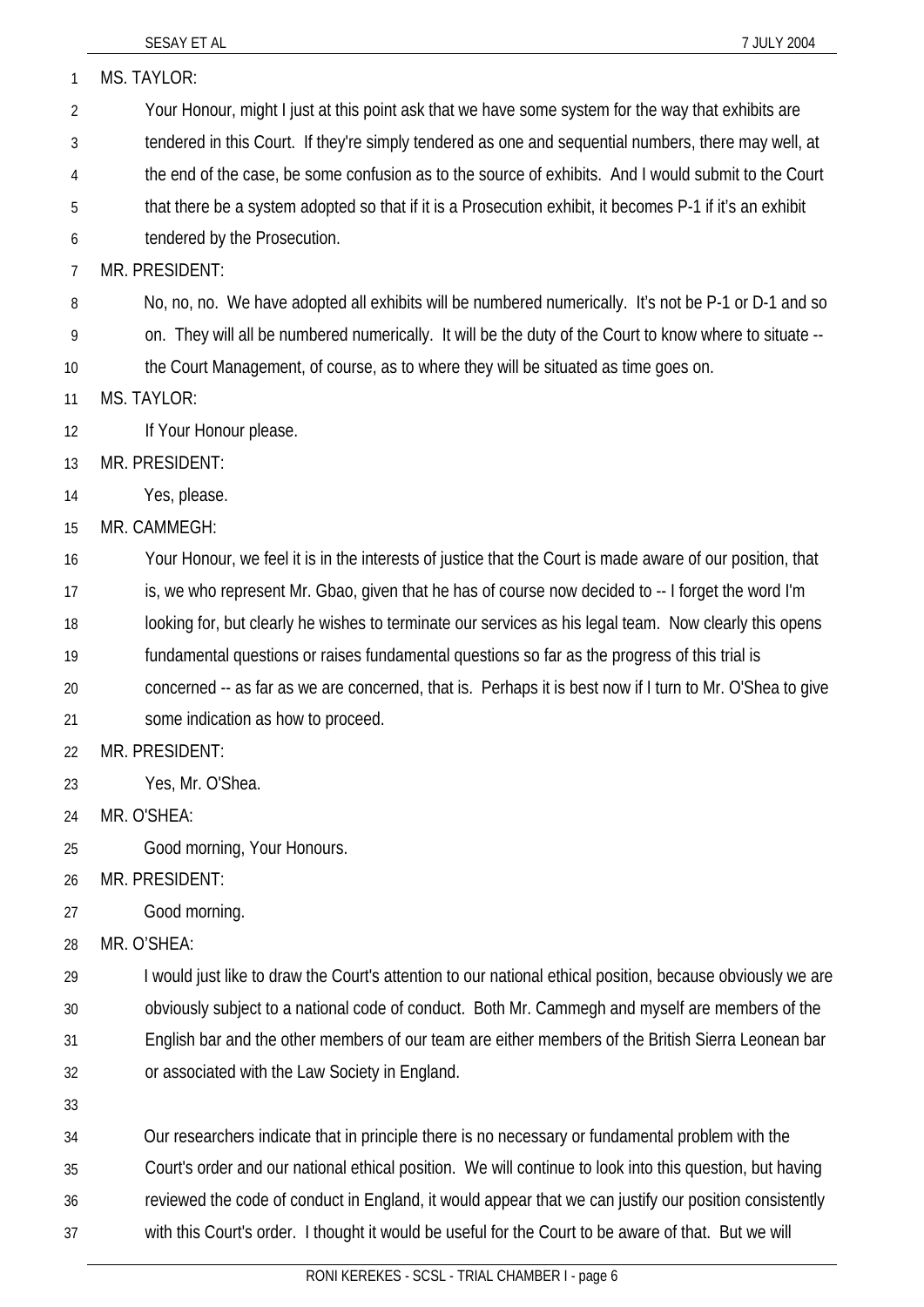|    | SESAY ET AL<br>7 JULY 2004                                                                                  |
|----|-------------------------------------------------------------------------------------------------------------|
| 1  | continue to look into that matter.                                                                          |
| 2  |                                                                                                             |
| 3  | If I could also indicate that I fully understand that this Court was yesterday faced with an awkward        |
| 4  | situation with no easy solution and I understand that the decision of this Court was a well-meaning         |
| 5  | decision in those circumstances. I would, however, indicate that because of the fundamental nature          |
| 6  | of the point in question, it is our intention to seek leave to appeal that decision. I am in Your Honours'  |
| 7  | hands as to when that application is made. I'm happy, given the indications from this Court, to make        |
| 8  | that application on Friday. My understanding is that within the Rules since the decision was rendered       |
| 9  | orally yesterday in Court, the last day for filing such an application for leave to appeal would be         |
| 10 | Friday. But I would be grateful for guidance from the Court if I'm correct in that position, because the    |
| 11 | Rule states that an application for leave to appeal must be filed within three days of the delivery of the  |
| 12 | decision.                                                                                                   |
| 13 | MR. PRESIDENT:                                                                                              |
| 14 | Mr. O'Shea, you remember before we separated yesterday I did give the assurance that by this                |
| 15 | morning you would be in possession of that decision. Are you in possession of the decision now?             |
| 16 | MR. O'SHEA:                                                                                                 |
| 17 | I am Your Honour.                                                                                           |
| 18 | MR. PRESIDENT:                                                                                              |
| 19 | You are?                                                                                                    |
| 20 | MR. O'SHEA:                                                                                                 |
| 21 | Yes.                                                                                                        |
| 22 | MR. PRESIDENT:                                                                                              |
| 23 | When do you think the time within which you should appeal should start running?                             |
| 24 | MR. O'SHEA:                                                                                                 |
| 25 | Well, my understanding of the law --                                                                        |
| 26 | MR. PRESIDENT:                                                                                              |
| 27 | You had it at one time this morning? I imagine it was only this morning any way.                            |
| 28 | MR. O'SHEA:                                                                                                 |
| 29 | Well, I received it, I think, at about 11.00, but whatever time I received it at, if the time began to run  |
| 30 | from the moment that one received the written decision, then Friday would be fine. But my                   |
| 31 | understanding is that time begins from the moment that the party receives notice of the decision and if     |
| 32 | it is delivered orally, that would be yesterday, in which case I believe that Friday is still fine. Because |
| 33 | one counts from the next day after the decision is delivered, if I'm correct.                               |
| 34 | <b>JUDGE THOMPSON:</b>                                                                                      |
| 35 | Isn't it the rule, the practice that the time begins to run with the notice when the appeal -- when the     |
| 36 | decision is served on counsel?                                                                              |
| 37 | MR. O'SHEA:                                                                                                 |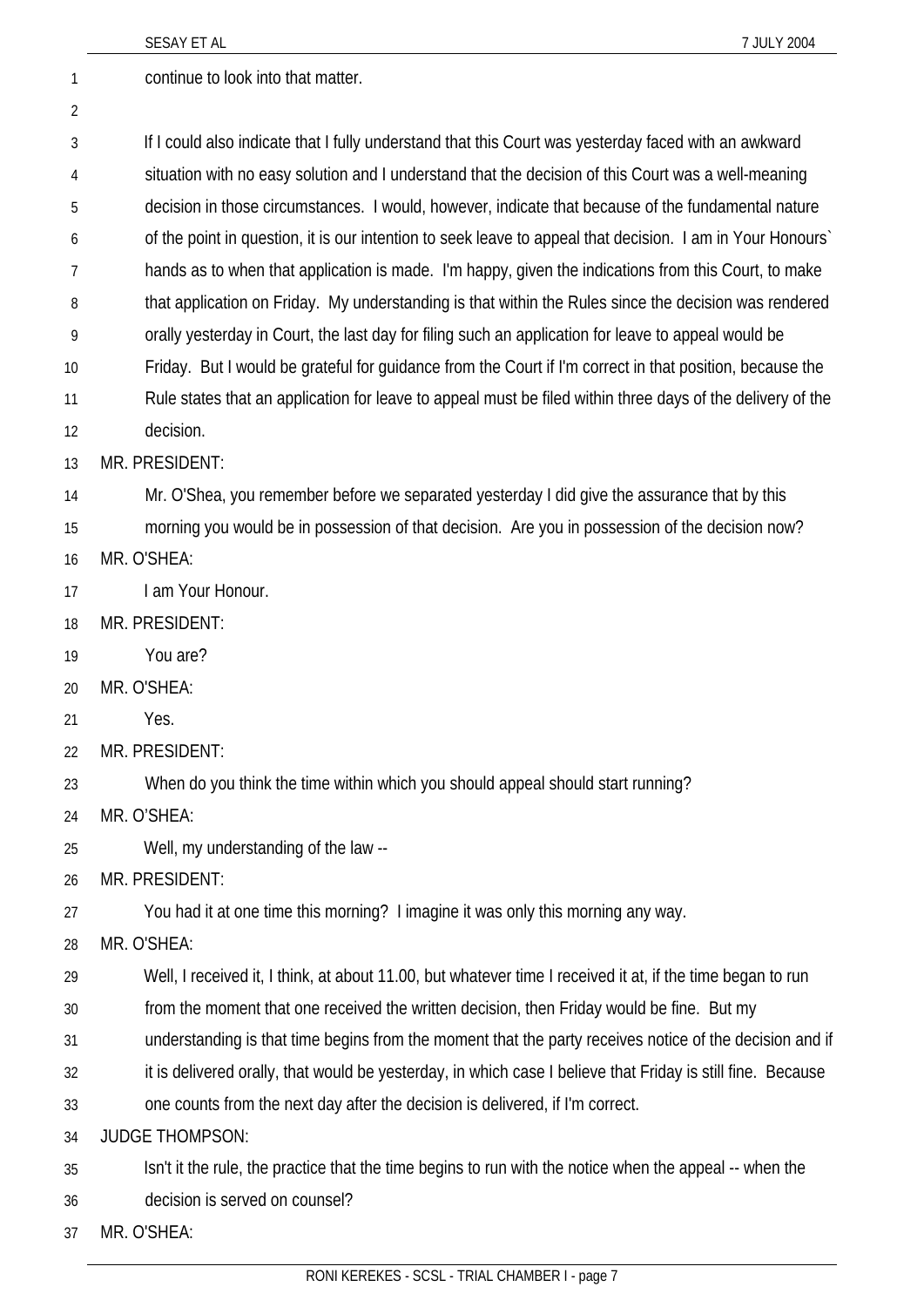|                | SESAY ET AL<br>7 JULY 2004                                                                                |
|----------------|-----------------------------------------------------------------------------------------------------------|
| 1              | $Well -$                                                                                                  |
| $\overline{2}$ | MR. PRESIDENT:                                                                                            |
| 3              | That's the practice that seems to --                                                                      |
| 4              | MR. O'SHEA:                                                                                               |
| 5              | It is quite possible that I'm getting mixed up with another international tribunal.                       |
| 6              | <b>JUDGE THOMPSON:</b>                                                                                    |
| 7              | We did have a problem with this Rule some time ago and I think we issued a practice direction             |
| 8              | indicating the time begins to run when counsel receives notice of the decision or when counsel is         |
| 9              | served the decision because of also the complications imposed by the technology of electronic             |
| 10             | service, and all that.                                                                                    |
| 11             | MR. O'SHEA:                                                                                               |
| 12             | Yes.                                                                                                      |
| 13             | <b>JUDGE THOMPSON:</b>                                                                                    |
| 14             | I would have thought that would be the case, yes.                                                         |
| 15             | MR. O'SHEA:                                                                                               |
| 16             | I'm grateful --                                                                                           |
| 17             | <b>JUDGE THOMPSON:</b>                                                                                    |
| 18             | Of course there's also the provision to seek leave to appeal out of time if you're out of time.           |
| 19             | MR. O'SHEA:                                                                                               |
| 20             | If Your Honours' indication --                                                                            |
| 21             | MR. PRESIDENT:                                                                                            |
| 22             | But you've appealed within time, Mr. O'Shea.                                                              |
| 23             | MR. O'SHEA:                                                                                               |
| 24             | Thank you very much, Your Honour. Is Your Honour happy with me raising this issue on Friday or            |
| 25             | would Your Honours prefers it be dealt with earlier?                                                      |
| 26             | <b>JUDGE BOUTET:</b>                                                                                      |
| 27             | What do you mean raising it Friday? Do you mean orally?                                                   |
| 28             | MR. O`SHEA:                                                                                               |
| 29             | Well, my suggestion would be that I put in a written application but supplement it with oral argument, if |
| 30             | Your Honours are happy with that course.                                                                  |
| 31             | MR. PRESIDENT:                                                                                            |
| 32             | With what, Mr. O'Shea?                                                                                    |
| 33             | MR. O'SHEA:                                                                                               |
| 34             | This would be an application for leave to appeal. Your Honour asked me whether I would be putting it      |
| 35             | in writing or making it orally and my suggestion is that I put it in writing and supplement it with --    |
| 36             | MR. PRESIDENT:                                                                                            |
| 37             | Are you making the application now?                                                                       |
|                | RONI KEREKES - SCSL - TRIAL CHAMBER I - page 8                                                            |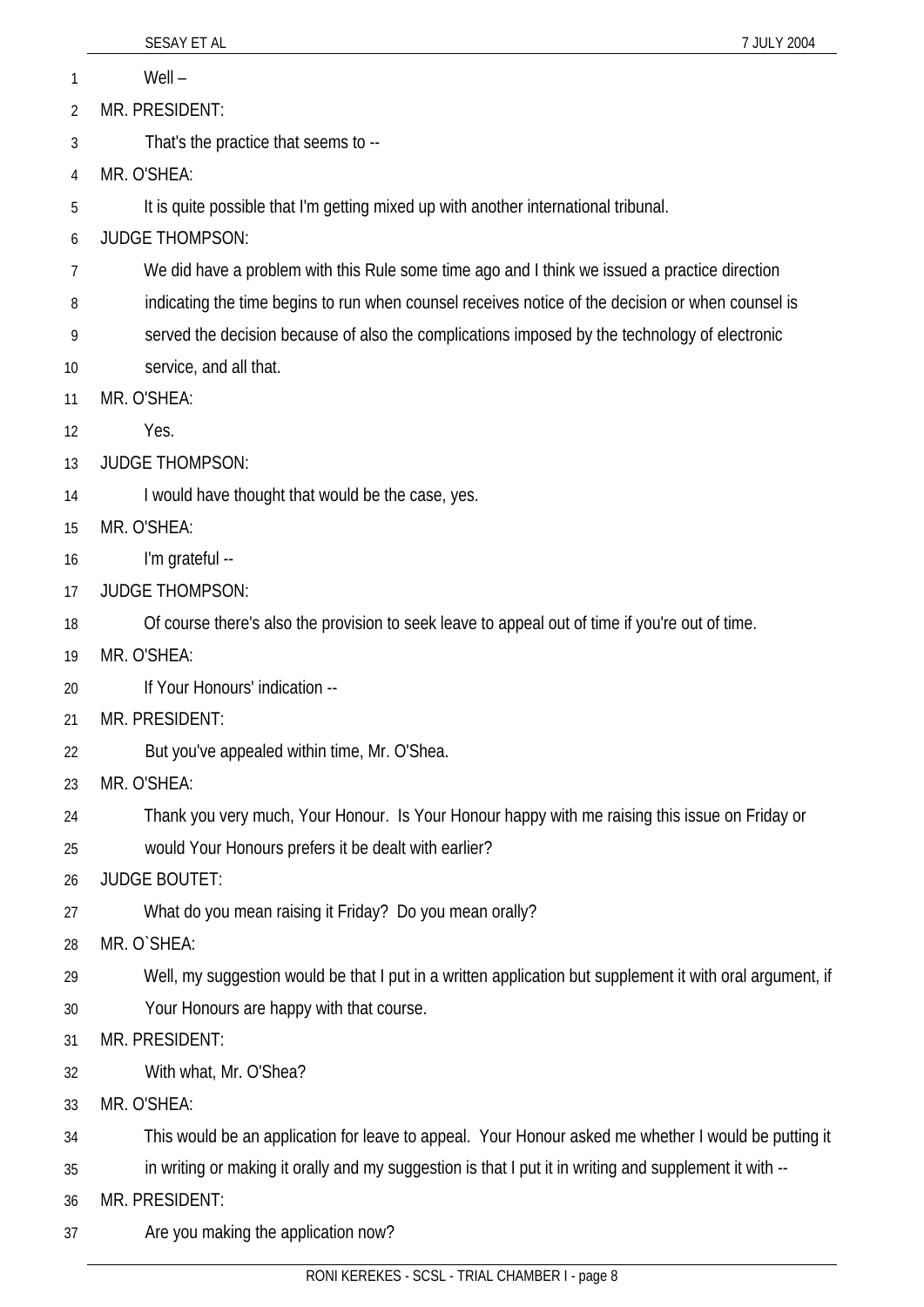| 1              | MR. O'SHEA:                                                                                              |
|----------------|----------------------------------------------------------------------------------------------------------|
| $\overline{2}$ | We can make the application today or tomorrow and give oral argument on Friday.                          |
| 3              | MR. PRESIDENT:                                                                                           |
| 4              | Those are not complicated matters, Mr. O'Shea. We don't want to take too much time. I do not think       |
| 5              | that this Chamber is against the principle of your appealing and I don't see why we should --            |
| 6              | MR. O`SHEA:                                                                                              |
| 7              | Would Your Honours like to deal with it now?                                                             |
| 8              | <b>JUDGE THOMPSON:</b>                                                                                   |
| 9              | If this would be of help. If you look at Rule 7(A) you can see that clearly that the time shall run from |
| 10             | the day after the notice of the occurrence of the event has been received in the normal course of        |
| 11             | transmission by the Registry, Counsel for the Accused or the Prosecutor, as the case may be. So          |
| 12             | that should provide some help to you.                                                                    |
| 13             | MR. O'SHEA:                                                                                              |
| 14             | Yes, thank you. I think at the moment I would just like an indication from the Court from the point of   |
| 15             | view of the Court's time whether the Court would like to deal with this issue now or on Friday.          |
| 16             | <b>JUDGE BOUTET:</b>                                                                                     |
| 17             | Well, I don't see why we should hear oral submissions. The practice has been that you file written       |
| 18             | submissions and we deal with it in oral submissions. I don't see why we should have an exception         |
| 19             | today for that.                                                                                          |
| 20             | MR. O'SHEA:                                                                                              |
| 21             | Well, if that's the preference of the Bench, that's the course I will follow.                            |
| 22             | <b>JUDGE BOUTET:</b>                                                                                     |
| 23             | That's the decision the Bench. Yes, you should file your documents in writing as you normally do and     |
| 24             | the Prosecution will have the time to respond and we'll deal with it in the usual manner.                |
| 25             | MR. O'SHEA:                                                                                              |
| 26             | Very well, thank you.                                                                                    |
| 27             |                                                                                                          |
| 28             | Your Honours, if I could just --                                                                         |
| 29             | MR. PRESIDENT:                                                                                           |
| 30             | Yes, Mr. O'Shea.                                                                                         |
| 31             | MR. O'SHEA:                                                                                              |
| 32             | If I could just add as a thought in this that is, of course, a matter of utmost urgency. One good reason |
| 33             | for dealing with the application orally would be to expedite it. Of course, if it is Your Honours'       |
| 34             | preference.                                                                                              |
| 35             | MR. PRESIDENT:                                                                                           |
| 36             | Mr. O'Shea, we have said that you should do it in writing. We've said so. Please, when we take a         |
| 37             | decision, it is not good to re-open the debate on that.                                                  |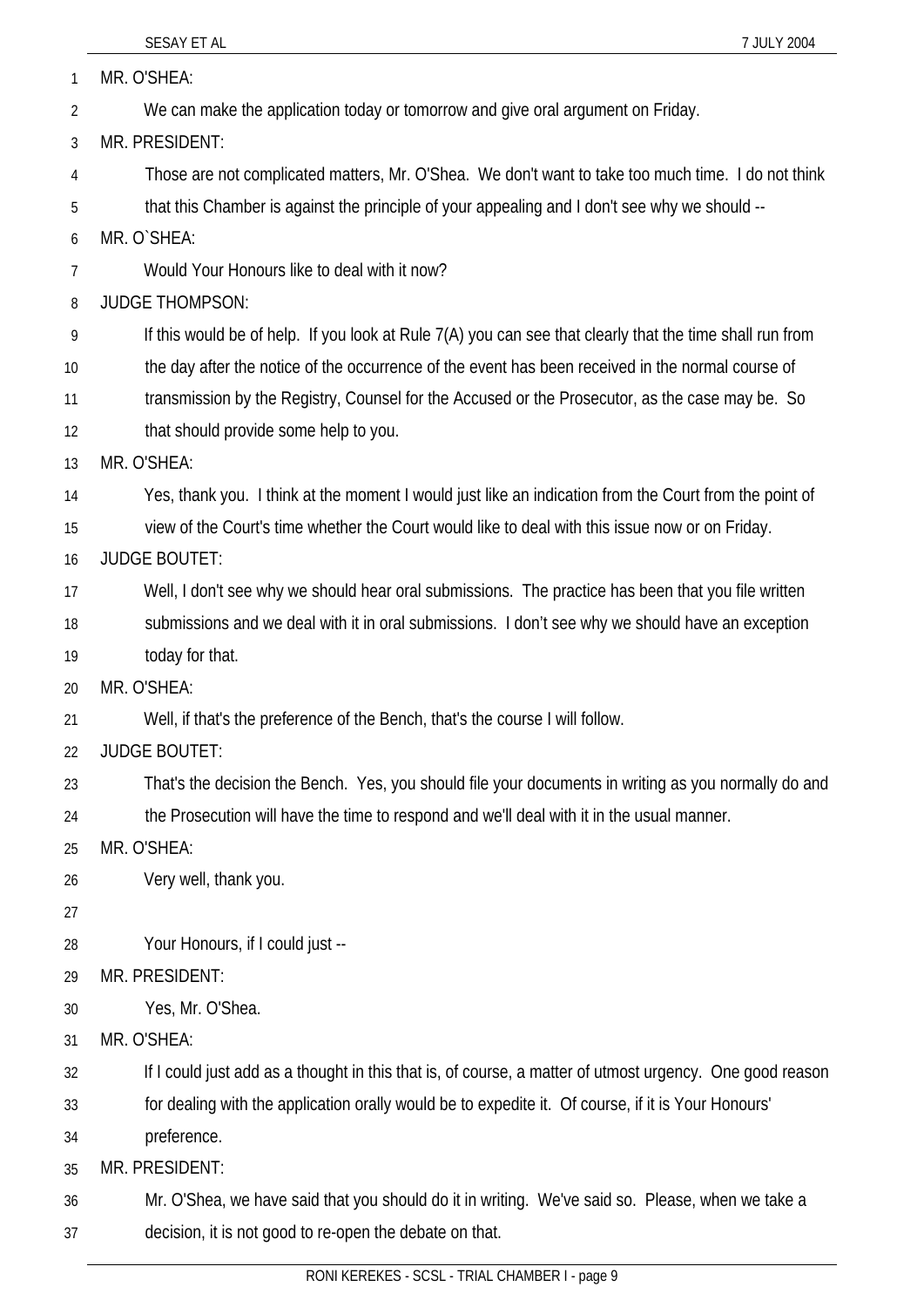1 MR. O'SHEA:

- 2 I meant no disrespect.
- 3 JUDGE THOMPSON:
- 4 And I wanted to support that clearly our decision has been taken. It is subject to appeal and would
- 5 clearly mean *functus officio*. We cannot in fact open a post mortem on our own decision.

6 MR. PRESIDENT:

- 7 Whilst we're on the topic, this topic, Mr. O'Shea, we would like to draw your attention to the fact that
- 8 our decision rendered yesterday stands. The measures or the orders made therein will be executed
- 9 notwithstanding the appeal which you are filing against that decision.
- 10 MR. O'SHEA:
- 11 Yes.
- 12 MR. PRESIDENT:
- 13 I hope that that is clearly understood.
- 14 MR. O'SHEA:
- 15 Yes. Well, it is our intention to make that assumption as well.
- 16 MR. PRESIDENT:
- 17 Right.
- 18 JUDGE THOMPSON:
- 19 20 21 Learned counsel on both sides, based on what counsel for the third accused have stated, it would seem that we are confronted with a situation where this Court may well have to invoke an extraordinary procedure. As a matter of law, Article 17(4)(d) of our Statute imposes upon the Court a
- 22 mandatory requirement to try accused persons in their presence.
- 23
- 24 25 26 Rule 60 of the Special Court Rules makes provision for trial in absentia by way of an exception to Article 17(4)(d) of the Statute, because also Rule 80 of the Special Court Rules provides for trial in an accuser's absence if he is removed from the Court due to disruptive conduct.
- 27
- 28 29 30 31 32 33 34 These are the statutory provisions or authorities governing the situation with which we are presented at this point in time. I'm sure that learned counsel on both sides do appreciate that in common law jurisdictions the general rule is that an accused person is to be tried in his presence. Exceptionally in, for example, Canada the Courts may continue to try an accused person in absentia where he was present at the start of the trial. The Chamber's usage has also disclosed that in civil law jurisdiction the practice is widespread for accused persons to be tried in absentia, subject to certain procedural due process safeguards; for example, proof of service of actual notice to attend.
- 35
- 36 37 The international situation can be summarised in this way. The European Court of Human Rights has interpreted Article 6.1 and 6.3 of the European Convention on Human Rights as not excluding the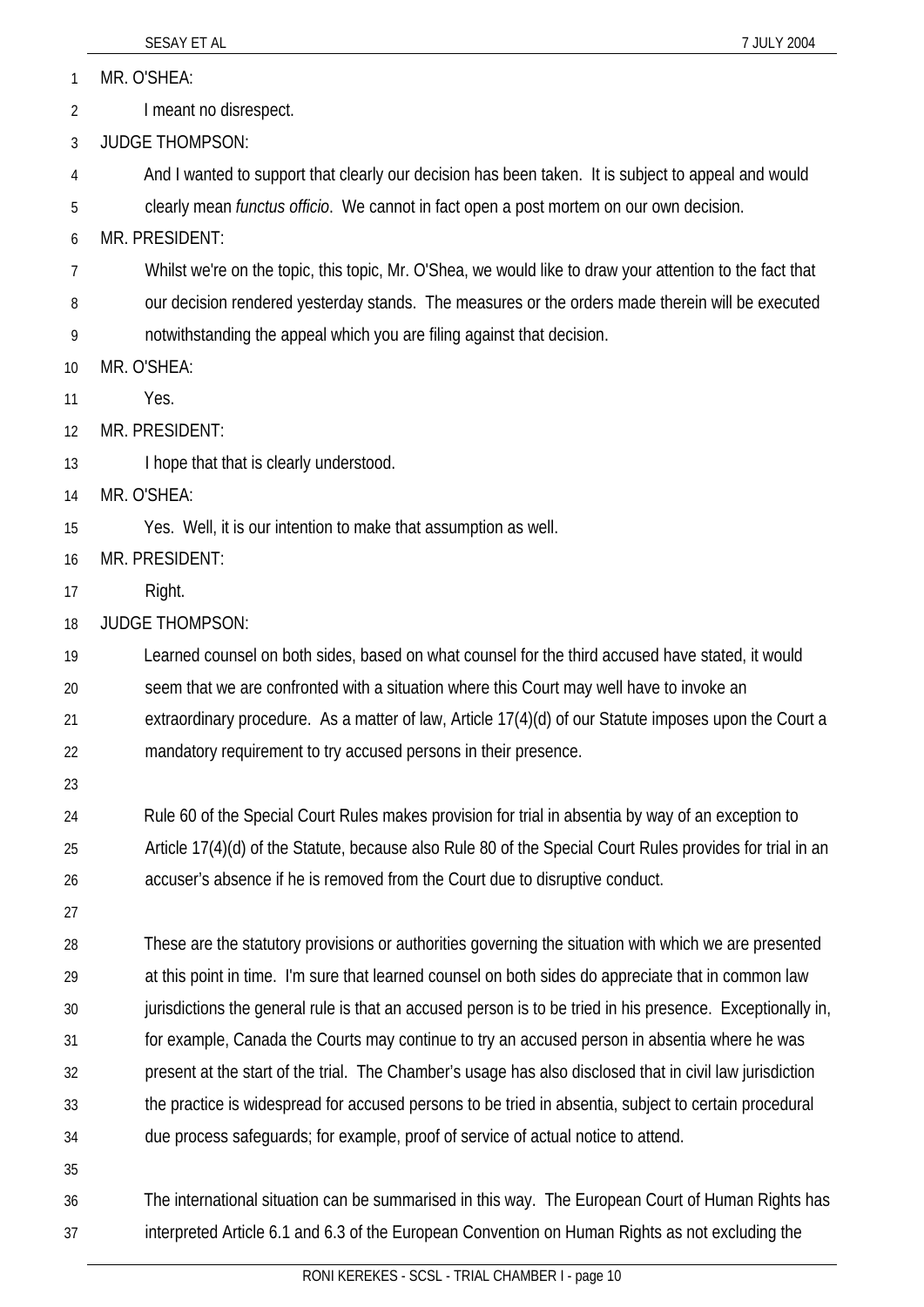|                | SESAY ET AL<br>7 JULY 2004                                                                               |
|----------------|----------------------------------------------------------------------------------------------------------|
| 1              | possibility of trial in absentia.                                                                        |
| $\overline{2}$ |                                                                                                          |
| 3              | The position in ICTY and ICTR are also akin to that of this Court. The ICTY has not to date tried any    |
| 4              | accused in absentia. On the other hand, at the level of the ICTR, one accused by the name of             |
| 5              | Barayagwiza, who boycotted his trial, was tried in absentia.                                             |
| 6              |                                                                                                          |
| 7              | This Court is about to embark upon an adoption of Rule 60 of our Rules, and to this end, it would be     |
| 8              | necessary, in addition to the exhibit that has been tendered in respect of the non-attendance of the     |
| 9              | third accused, to hear sworn testimony in order to satisfy the provisions and prescriptions of Rule 60.  |
| 10             | So we'll now call the head of the Detention Unit to come to the witness stand and take the oath.         |
| 11             | [The witness entered court]                                                                              |
| 12             | MS. EDMONDS:                                                                                             |
| 13             | Please hold the book in your right hand and repeat the oath.                                             |
| 14             | THE WITNESS:                                                                                             |
| 15             | I solemnly swear on the Bible that I will speak the truth, the whole truth and nothing but the truth, so |
| 16             | help me God.                                                                                             |
| 17             | JOHANNES WAGENAAR,                                                                                       |
| 18             | first having been duly sworn,                                                                            |
| 19             | testified as follows:                                                                                    |
| 20             | <b>QUESTIONED BY THE COURT:</b>                                                                          |
| 21             | MR. PRESIDENT:                                                                                           |
| 22             | What is your position?                                                                                   |
| 23             | THE WITNESS:                                                                                             |
| 24             | Sir, I'm an international supervisor at the Detention Centre.                                            |
| 25             | MR. PRESIDENT:                                                                                           |
| 26             | And your name?                                                                                           |
| 27             | THE WITNESS:                                                                                             |
| 28             | My name is Johannes Wagenaar.                                                                            |
| 29             | <b>JUDGE THOMPSON:</b>                                                                                   |
| 30             | You are in custody of persons who are indicted before the Special Court?                                 |
| 31             | THE WITNESS:                                                                                             |
| 32             | That's true, Your Honour.                                                                                |
| 33             | <b>JUDGE THOMPSON:</b>                                                                                   |
| 34             | Are you in custody of one Augustine Gbao?                                                                |
| 35             | THE WITNESS:                                                                                             |
| 36             | That is true, yes.                                                                                       |
| 37             |                                                                                                          |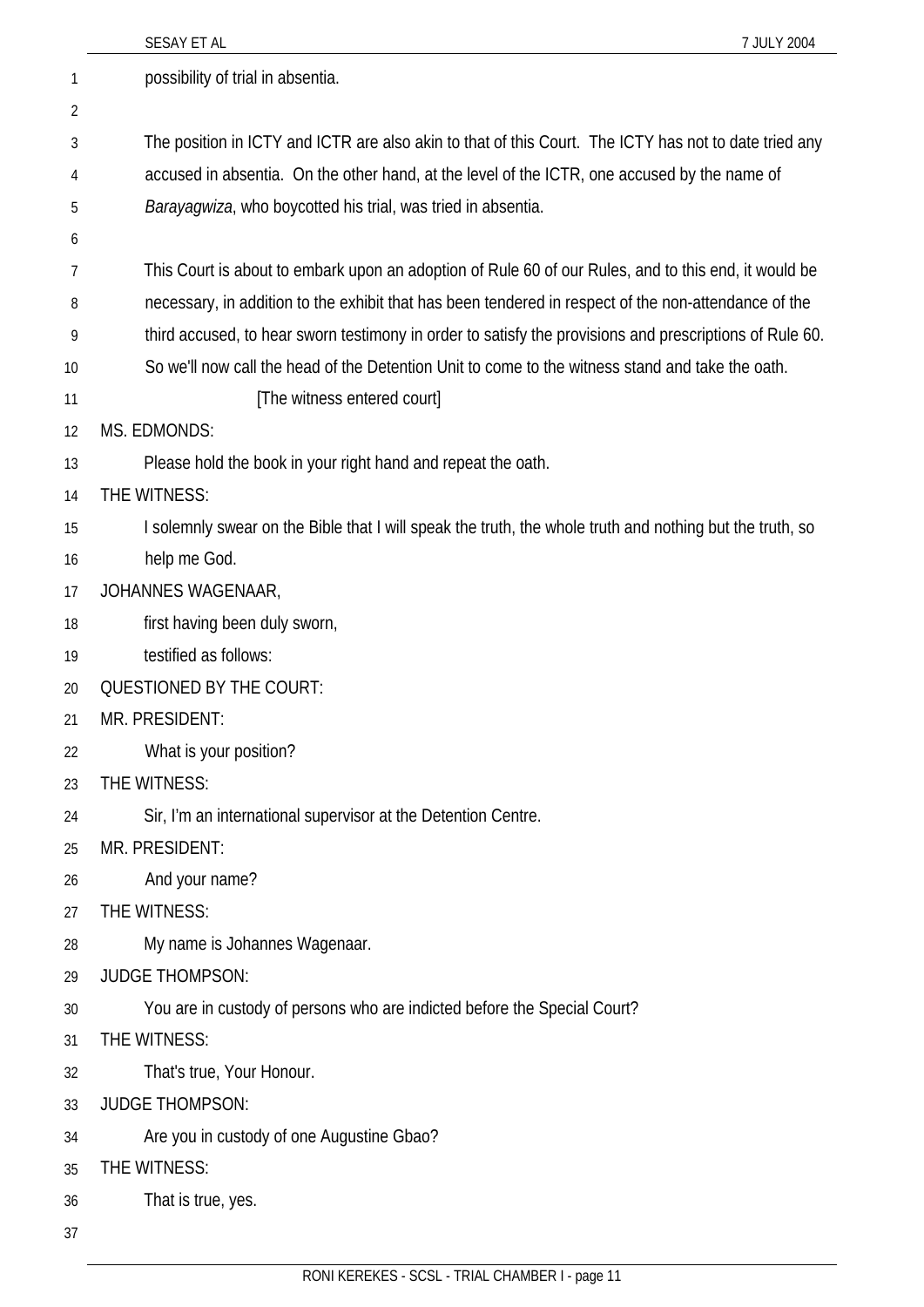1 JUDGE THOMPSON:

- 2 Who is in fact indicted before this Court?
- 3 THE WITNESS:
- 4 That is true, yes, sir.
- 5 JUDGE THOMPSON:
- 6 Do you see him in Court today?
- 7 THE WITNESS:
- 8 No, he is absent, sir.
- 9 JUDGE THOMPSON:
- 10 Could you tell the court the circumstances for his non-attendance.
- 11 THE WITNESS:
- 12 I was informed this morning by one of the national staff members that Mr. Gbao said that he will not
- 13 attend court this morning. I then went into the Detention Centre to see Mr. Gbao. He was busy
- 14 playing a board game with one of his co-inmates there and I asked him --
- 15 JUDGE THOMPSON:
- 16 Slowly, slowly. Go ahead
- 17 THE WITNESS:
- 18 I asked him if the information that I received this morning was true, and he said yes, he will not come
- 19 to court this morning. I then said to him: My instructions to you is that you must go to court. And he
- 20 just repeated: I will not go to court. I was about to then turn around to walk away when he said: Tell
- 21 them - whoever he meant - that he will only come back to this court after he received a decision on his
- 22 statement that he do not -- I can't exactly remember his words.
- 23 JUDGE THOMPSON:
- 24 Paraphrase his words.
- 25 THE WITNESS:
- 26 He said in court the previous day he doesn't --
- 27 JUDGE THOMPSON:
- 28 Paraphrase it.
- 29 THE WITNESS:
- 30 Notify. Not notify. I can't get the English word now. Sorry for that.
- 31 JUDGE THOMPSON:
- 32 Anything else you want to tell the Court?
- 33 THE WITNESS:
- 34 That's all really. I turned and walked away.
- 35 JUDGE THOMPSON:
- 36 Where is he now?
- 37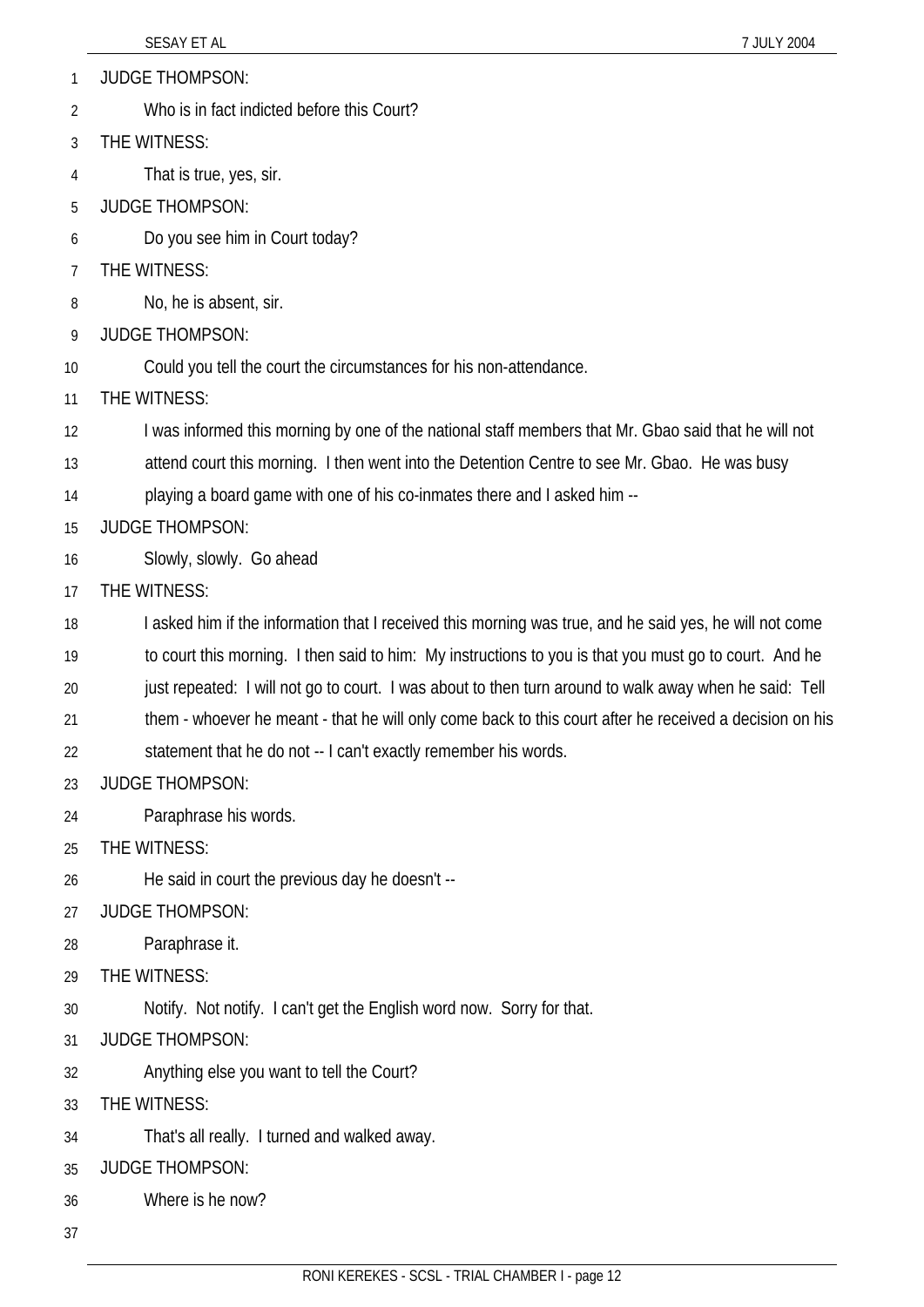- 1 THE WITNESS:
- 2 He is still there, sir.
- 3 JUDGE THOMPSON:
- 4 Can you comment on his condition?
- 5 THE WITNESS:
- 6 He was laughing at a joke, I don't know what kind of joke, and he looked perfectly healthy for me at
- 7 that point in time.
- 8 JUDGE THOMPSON:
- 9 Did he look well to you?
- 10 THE WITNESS:
- 11 He did look well, yeah.
- 12 JUDGE THOMPSON:
- 13 Counsel, on that side do you want to ask the witness any questions?
- 14 MR. O'SHEA:
- 15 Your Honour, no. I could perhaps assist in the recollection of what Mr. Gbao said because I know
- 16 what he said, but I won't do that because it won't assist the Court.
- 17 JUDGE THOMPSON:
- 18 Thank you. Prosecution any questions for the witness?
- 19 MS. TAYLOR:
- 20 No, Your Honour.
- 21 JUDGE THOMPSON:
- 22 Thank you, very much. You're released.
- 23 THE WITNESS:
- 24 You thank you.
- 25 [Witness withdrew]
- 26 JUDGE THOMPSON:
- 27 Call the Registrar or his delegate of the Special Court.
- 28 MR. PRESIDENT:
- 29 Learned counsel, the Chamber will rise to advise itself on the facts that have been brought before it
- 30 31 this morning and we will resume to give a decision on this situation at 1:00. At 1:00. So the Court will rise.
- 32 *(Court recessed at 1208H)*
- 33 *(Pages 4 to 13 by Roni Kerekes)*
- 34
- 35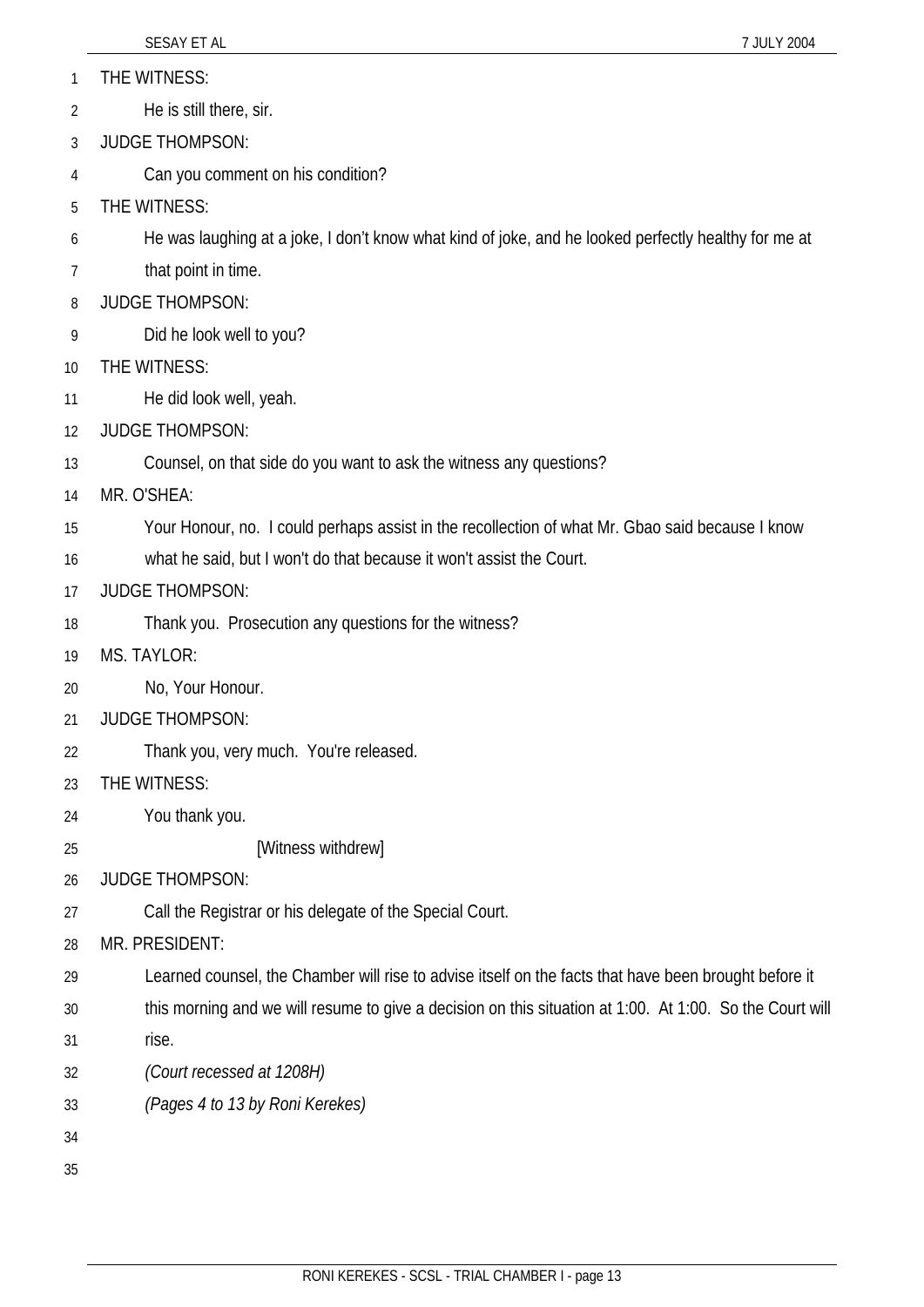|          | SESAY ET AL<br>7 JULY 2004                                                                              |
|----------|---------------------------------------------------------------------------------------------------------|
| 1        | (Court resumed at 1327H)                                                                                |
| 2        | MR. PRESIDENT:                                                                                          |
| 3        | Learned Counsel, we are resuming the session and we have a brief ruling on the absence of the third     |
| 4        | Accused, and the decision that the Chamber has arrived at after an examination of the evidence that     |
| 5        | was presented to us this morning, the evidence in terms of Exhibit 1 and the oral testimony of          |
| 6        | Mr. Wagenwaar. The opinion will be read by our learned brother, Honourable Judge Bankole                |
| 7        | Thompson.                                                                                               |
| 8        | <b>JUDGE THOMPSON:</b>                                                                                  |
| 9        | This is the unanimous ruling of the Chamber on the issue of the non-attendance in court of the third    |
| 10       | Accused.                                                                                                |
| 11       |                                                                                                         |
| 12       | Based on the evidence before this Court on the issue of the non-attendance of the third Accused, this   |
| 13       | Chamber finds as follows:                                                                               |
| 14       |                                                                                                         |
| 15       | 1. That the third Accused made his initial appearance on the indictment upon which he is charged        |
| 16       | before this Court pursuant to Rule 61 of the Rules on the 16th of April 2003;                           |
| 17       |                                                                                                         |
| 18       | 2. That the third Accused has been afforded the right to appear at his trial;                           |
| 19       |                                                                                                         |
| 20       | 3. That the third Accused did appear for his trial on the 5th and 6th days of July 2004;                |
| 21       |                                                                                                         |
| 22       | 4. That the third Accused was present in court on 6th July 2004 when the matter was adjourned to        |
| 23       | today, 7th July 2004;                                                                                   |
| 24<br>25 | 5. That the third Accused was fully notified this morning by Mr. Wagenwaar that he should attend        |
| 26       | court for the purpose of his trial, but that he refused to do so;                                       |
| 27       |                                                                                                         |
| 28       | 6. That the third Accused, according to Mr. Wagenwaar, appeared to be in good health.                   |
| 29       |                                                                                                         |
| 30       | In the light of the foregoing evidence and findings, this Court is satisfied that the third Accused has |
| 31       | waived his right to be present at this trial and has -- the Court has no other option but to permit the |
| 32       | joint trial of all the three Accused persons to proceed in the absence of the third Accused pursuant to |
| 33       | Rule 60(A)(1) of the Rules,. And it is so ordered.                                                      |
| 34       |                                                                                                         |
| 35       | Pursuant to Rule 60(B) of the Rules, the Chamber also directs that Professor O'Shea and other           |
| 36       | members of his team continue to represent the third Accused in accordance with the provision of the     |
| 37       | decision on application to withdraw counsel on 6th July 2004.                                           |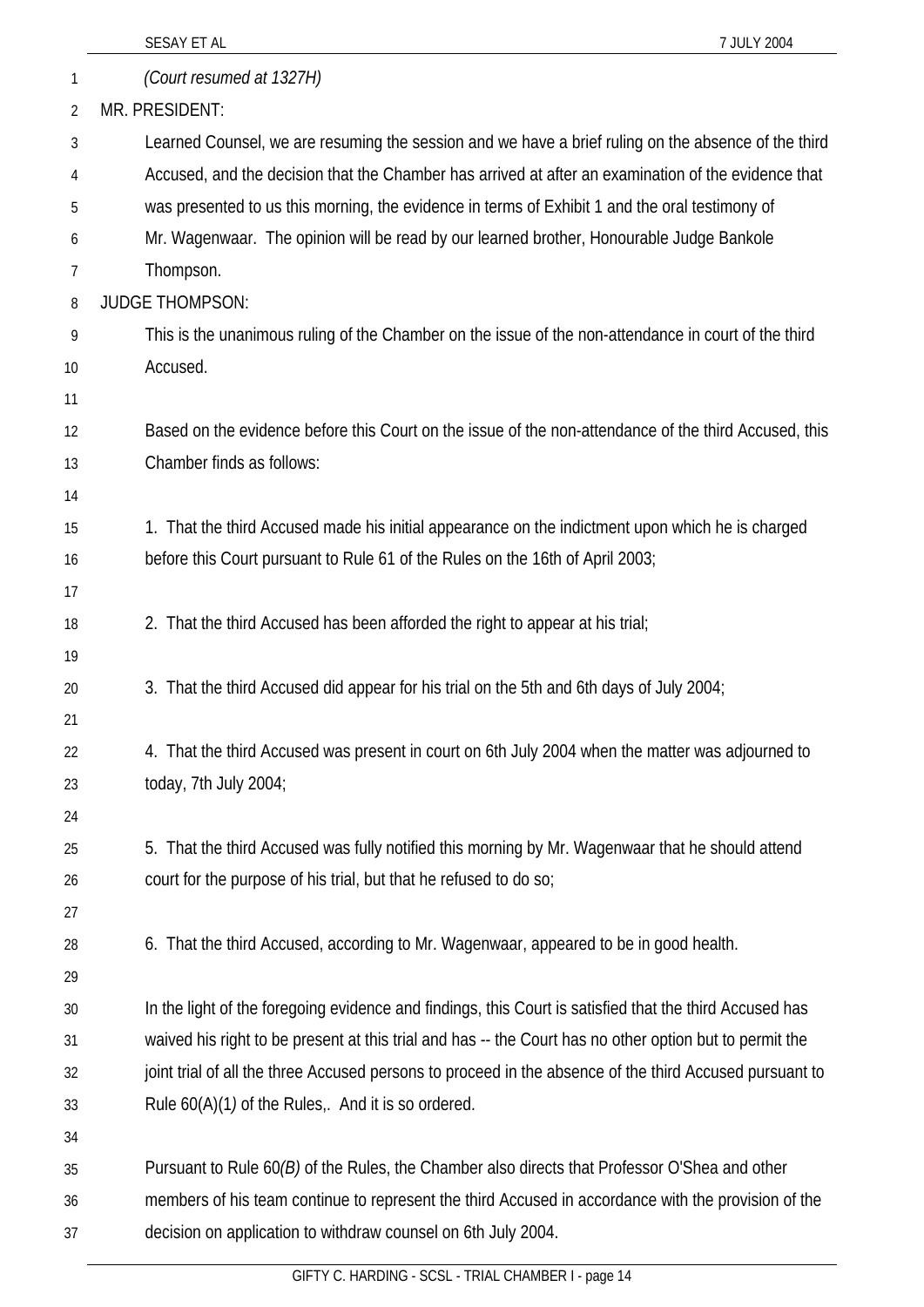|                | 7 JULY 2004<br>SESAY ET AL                                                                               |
|----------------|----------------------------------------------------------------------------------------------------------|
| 1              | The chief of the detention facility of the Special Court shall maintain on a daily basis a record of the |
| $\overline{2}$ | waiver of the third Accused to appear in court. A reasoned decision will be filed accordingly.           |
| 3              | MR. PRESIDENT:                                                                                           |
| 4              | Can the Court Management -- we'll now be moving to a closed session. Can the Court Management            |
| 5              | please take -- and we are not rising, we'll wait for the disposition to be put in place for a closed     |
| 6              | session. And after that, of course, we shall resume with the open session and the public, if it is       |
| 7              | interested, could -- could come and attend the open session that will follow.                            |
| 8              | (At this point in the proceeding a portion of the transcript [pages 16 to 18] was extracted and sealed   |
| 9              | under separate cover as the session was heard in camera)                                                 |
| 10             | (Pages 14 to 15 by Gifty C. Harding)                                                                     |
| 11             |                                                                                                          |
| 12             |                                                                                                          |
| 13             |                                                                                                          |
| 14             |                                                                                                          |
| 15             |                                                                                                          |
| 16             |                                                                                                          |
| 17             |                                                                                                          |
| 18             |                                                                                                          |
| 19             |                                                                                                          |
| 20             |                                                                                                          |
| 21             |                                                                                                          |
| 22             |                                                                                                          |
| 23             |                                                                                                          |
| 24             |                                                                                                          |
| 25             |                                                                                                          |
| 26             |                                                                                                          |
| 27             |                                                                                                          |
| 28<br>29       |                                                                                                          |
| 30             |                                                                                                          |
| 31             |                                                                                                          |
| 32             |                                                                                                          |
| 33             |                                                                                                          |
| 34             |                                                                                                          |
| 35             |                                                                                                          |
| 36             |                                                                                                          |
| 37             |                                                                                                          |
|                |                                                                                                          |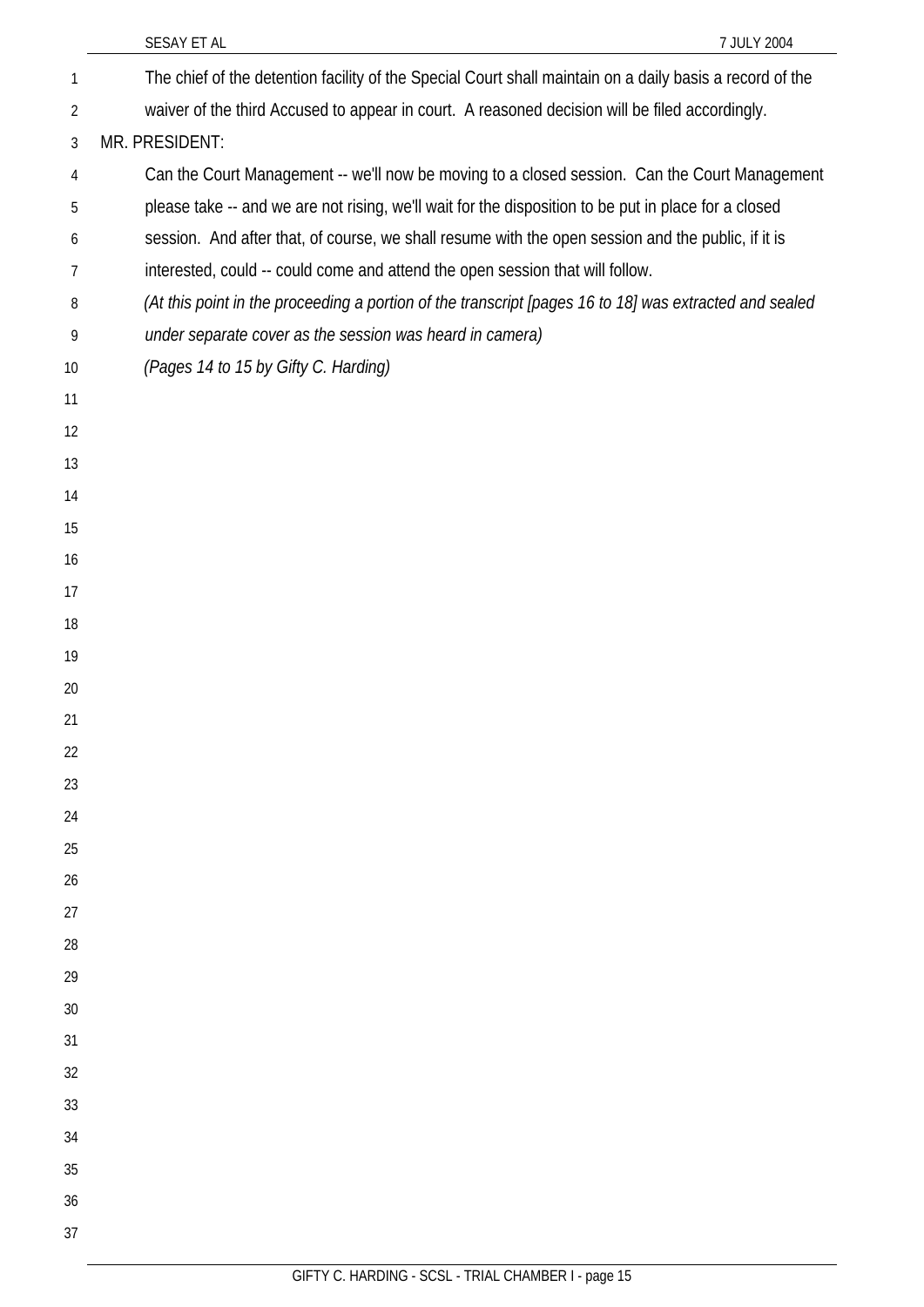| 1              | MR. PRESIDENT:                                                                                               |
|----------------|--------------------------------------------------------------------------------------------------------------|
| $\overline{2}$ | The Chamber would like to announce that -- to learned counsel that this matter is adjourned to               |
| 3              | Monday, the -- I think it's Monday the 10th of July -- the 12 July, I'm sorry, Monday the 12th of July       |
| 4              | 2004 at ten o'clock and the Chamber wants to give an indication that it will proceed with hearing the        |
| 5              | evidence of the witnesses for the Prosecution from that date.                                                |
| 6              |                                                                                                              |
| 7              | We, of course, had made an earlier ruling that we were going to deliver decisions on pending motions         |
| 8              | on Friday at 11 o'clock, not ten o'clock. At 11 o'clock we shall be delivering decisions on pending          |
| 9              | motions which -- and applications which have been made by learned counsel for the Defence, and if I          |
| 10             | have announced the date, you know, of Monday it is to put the parties on guard that we shall move            |
| 11             | forward by taking the evidence of some Prosecution witnesses as from Monday.                                 |
| 12             |                                                                                                              |
| 13             | We are adjourning today to Friday at 11 o'clock in order to deliver the rulings on outstanding matters.      |
| 14             | <b>JUDGE THOMPSON:</b>                                                                                       |
| 15             | Yes, Mr. O'Shea.                                                                                             |
| 16             | MR. O'SHEA:                                                                                                  |
| 17             | Yes, Your Honour. Your Honour was fair enough to indicate to the parties the Bench's intention in            |
| 18             | relation to proceeding with the evidence on Monday and it's only fair that I should indicate that we also    |
| 19             | have a matter to raise in relation to the witnesses which we can raise on Monday or we can raise on          |
| 20             | Friday, if it's convenient.                                                                                  |
| 21             | MR. PRESIDENT:                                                                                               |
| 22             | You can raise -- yes, what do you want to raise? We can hear you now.                                        |
| 23             | MR. O'SHEA:                                                                                                  |
| 24             | Yes, very well.                                                                                              |
| 25             |                                                                                                              |
| 26             | Your Honours, this -- I have an application to make in relation to one of the witnesses, Witness             |
| 27             | TF1-151. During the course of this application I would like to also make reference to the following          |
| 28             | witnesses but I will not be seeking any specific relief in relation to these witnesses, but I will -- I deem |
| 29             | it important to mention them: TF1-074, TF --                                                                 |
| 30             | MR. PRESIDENT:                                                                                               |
| 31             | You were at TF1-151.                                                                                         |
| 32             | MR. O'SHEA:                                                                                                  |
| 33             | Yes, TF1-151 I have an application to make for which I'll be seeking specific relief and the following       |
| 34             | witnesses I will be mentioning but not seeking specific relief: TF1-074, TF1-060, TF1-217, TF1-077,          |
| 35             | TF1-199 and TF1-253.                                                                                         |
| 36             |                                                                                                              |
| 37             | Now, in relation to the Witness TF1-151, the Prosecution will no doubt acknowledge that this is an           |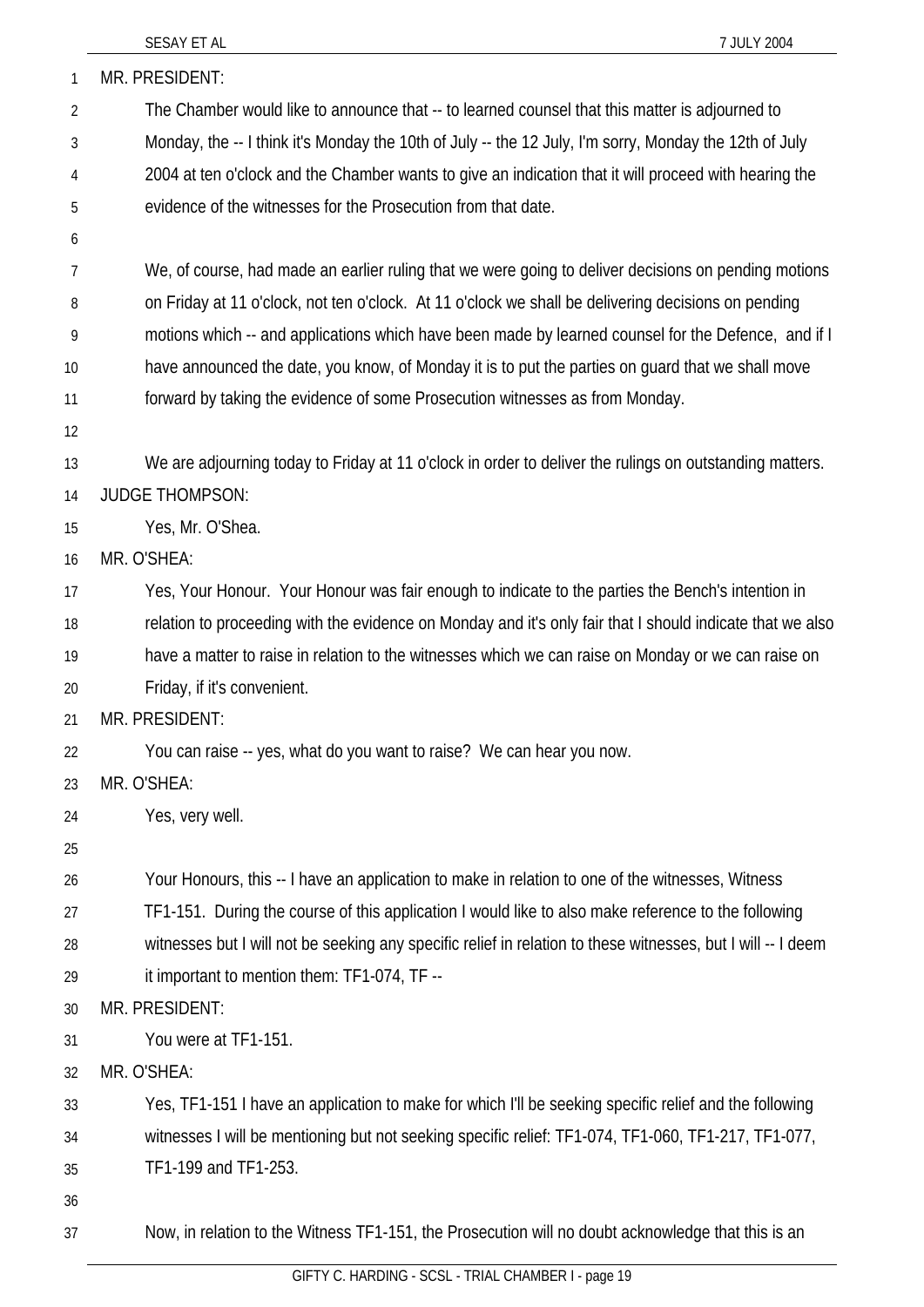|                | SESAY ET AL<br>7 JULY 2004                                                                                |
|----------------|-----------------------------------------------------------------------------------------------------------|
| 1              | important witness from their point of view. It is a witness involving a fairly substantial amount of      |
| $\overline{2}$ | material, comparatively speaking, 754 pages of statement and a number of interviews, and we would         |
| 3              | anticipate -- and this is only a very rough estimate which Prosecution may or may not have a different    |
| 4              | view upon -- but we anticipate that this is a witness which is likely to last at least a week in terms of |
| 5              | the giving of evidence.                                                                                   |
| 6              |                                                                                                           |
| 7              | Now, the complaint essentially is this that by -- pursuant to the orders on protective measures which     |
| 8              | have been delivered by this Court, the Prosecution is under an obligation to serve unredacted material    |
| 9              | on the Defence 42 days before a witness gives testimony.                                                  |
| 10             |                                                                                                           |
| 11             | During the pleadings preceding these orders on protective measures, arguments were put forward            |
| 12             | from the Prosecution and the Defence on a very delicate issue. It is my submission that the issue of      |
| 13             | protective measures is a very delicate and difficult issue because it attempts to balance the rights of   |
| 14             | the Accused and the protection of witnesses before this Court. Because it in some way limits              |
| 15             | necessarily the full application of the rights of the Accused in terms of preparation, it is, in my       |
| 16             | submission, absolutely essential that Your Honours' rulings with respect to the time periods within       |
| 17             | which materials are served are respected absolutely.                                                      |
| 18             |                                                                                                           |
| 19             | Now, in the case of Witness TF1-151, I do not assert that there was any deliberate violation of Your      |
| 20             | Honours' protective measures orders, it may very well --                                                  |
| 21             | MR. PRESIDENT:                                                                                            |
| 22             | But you are saying that in TF1-151 there was a violation.                                                 |
| 23             | MR. O'SHEA:                                                                                               |
| 24             | I'm saying there was a violation. We received an unredacted interview on the 2nd of July 2004 in          |
| 25             | relation to this witness and that interview was 42 pages long. Further, we received another interview     |
| 26             | on the 25th of June 2004, a little earlier, in relation to the same witness which was 19 pages long. So   |
| 27             | there has been a technical violation of the protective measures order of this Court. Again, I am not      |
| 28             | asserting it was deliberate, and I'm prepared to accept until proved otherwise that it was an oversight   |
| 29             | of the part of the Prosecution.                                                                           |
| 30             |                                                                                                           |
| 31             | However, it does, in my submission, cause us a degree of prejudice because of the significance of         |
| 32             | this witness and the amount of materials which exist in relation to this witness in total. And the relief |
| 33             | that I am seeking is this: We have the three joint -- Co-accused have jointly written a letter to the     |
| 34             | Prosecution on the 2nd of July, which we have not yet received a response for. I appreciate that that     |
| 35             | was not long ago therefore, again, I don't assert great blame on the Prosecution for that; however, it is |
| 36             | a matter of urgency and we would have hoped for a prompter response so that -- so that we would           |
| 37             | know the position of the Prosecution before making this application. But the relief that we seek is that  |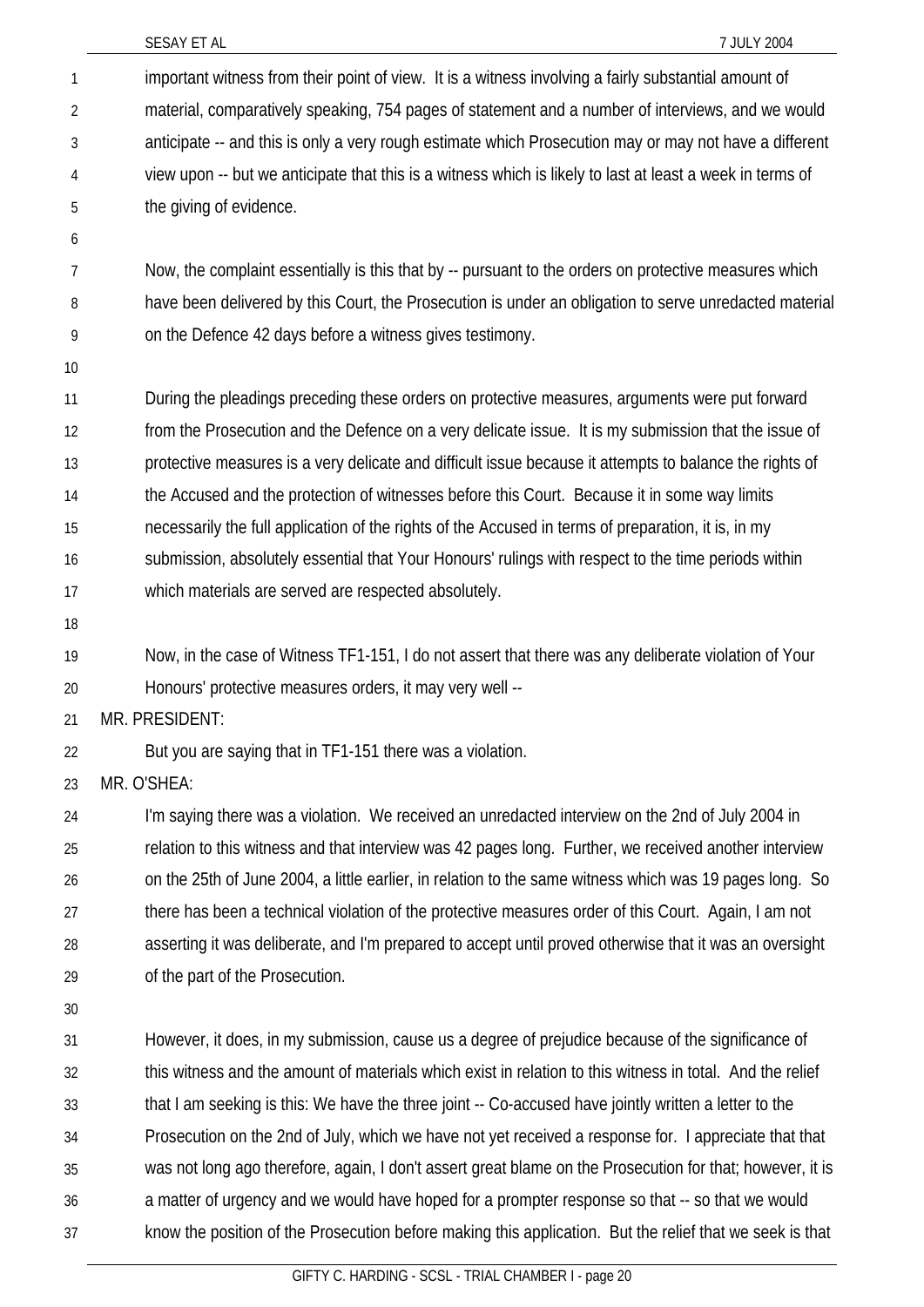|    | SESAY ET AL<br>7 JULY 2004                                                                                     |
|----|----------------------------------------------------------------------------------------------------------------|
| 1  | -- and this is a relief that we indicated in that letter of the 2nd of July to the Prosecution -- is that this |
| 2  | Witness TF1-151 be put back to the next trial session so that we are not prejudiced of this violation of       |
| 3  | Your Honours' own order.                                                                                       |
| 4  | MR. PRESIDENT:                                                                                                 |
| 5  | This is precisely what we were thinking of, you know. That witness is listed the 16th and we -- it might       |
| 6  | well be a long way getting to that witness, you know, certainly not on Monday, Mr. O'Shea.                     |
| 7  | MR. O'SHEA:                                                                                                    |
| 8  | Well, I'm --                                                                                                   |
| 9  | MR. PRESIDENT:                                                                                                 |
| 10 | Certainly not on Tuesday, not even for the whole of next week. I have my doubts. From the                      |
| 11 | experiences we've had with the witnesses, don't you think that --                                              |
| 12 | MR. O'SHEA:                                                                                                    |
| 13 | Well, Your Honour, no. With all due respect, when Your Honours considered the question of                      |
| 14 | protective measures and created this balance, Your Honours chose 42 days.                                      |
| 15 | MR. PRESIDENT:                                                                                                 |
| 16 | From the date when the witness is supposed to testify.                                                         |
| 17 | MR. O'SHEA:                                                                                                    |
| 18 | Yes.                                                                                                           |
| 19 | MR. PRESIDENT:                                                                                                 |
| 20 | Yes.                                                                                                           |
| 21 | MR. O'SHEA:                                                                                                    |
| 22 | But 42 days before the 16th of July will take us to somewhere around 6th of June. I may be wrong               |
| 23 | about that but anyway --                                                                                       |
| 24 | <b>JUDGE BOUTET:</b>                                                                                           |
| 25 | Early June.                                                                                                    |
| 26 | MR. O'SHEA:                                                                                                    |
| 27 | Sorry?                                                                                                         |
| 28 | <b>JUDGE BOUTET:</b>                                                                                           |
| 29 | Early June.                                                                                                    |
| 30 | MR. O'SHEA:                                                                                                    |
| 31 | Early June, thank you. But the -- when Your Honours made these orders, in my submission Your                   |
| 32 | Honours made these orders in full recognition of the fact that there was a minimum fair period of time         |
| 33 | in which an accused person needed not only to read documents, but also to carry out any necessary              |
| 34 | investigations which might be necessary for the purpose of cross-examination.                                  |
| 35 |                                                                                                                |
| 36 | So, in other words, the 42 days has deep meaning for the Court and for us. So, we do say that there            |
| 37 | is prejudice. I accept that we can do something in the time we have.                                           |
|    |                                                                                                                |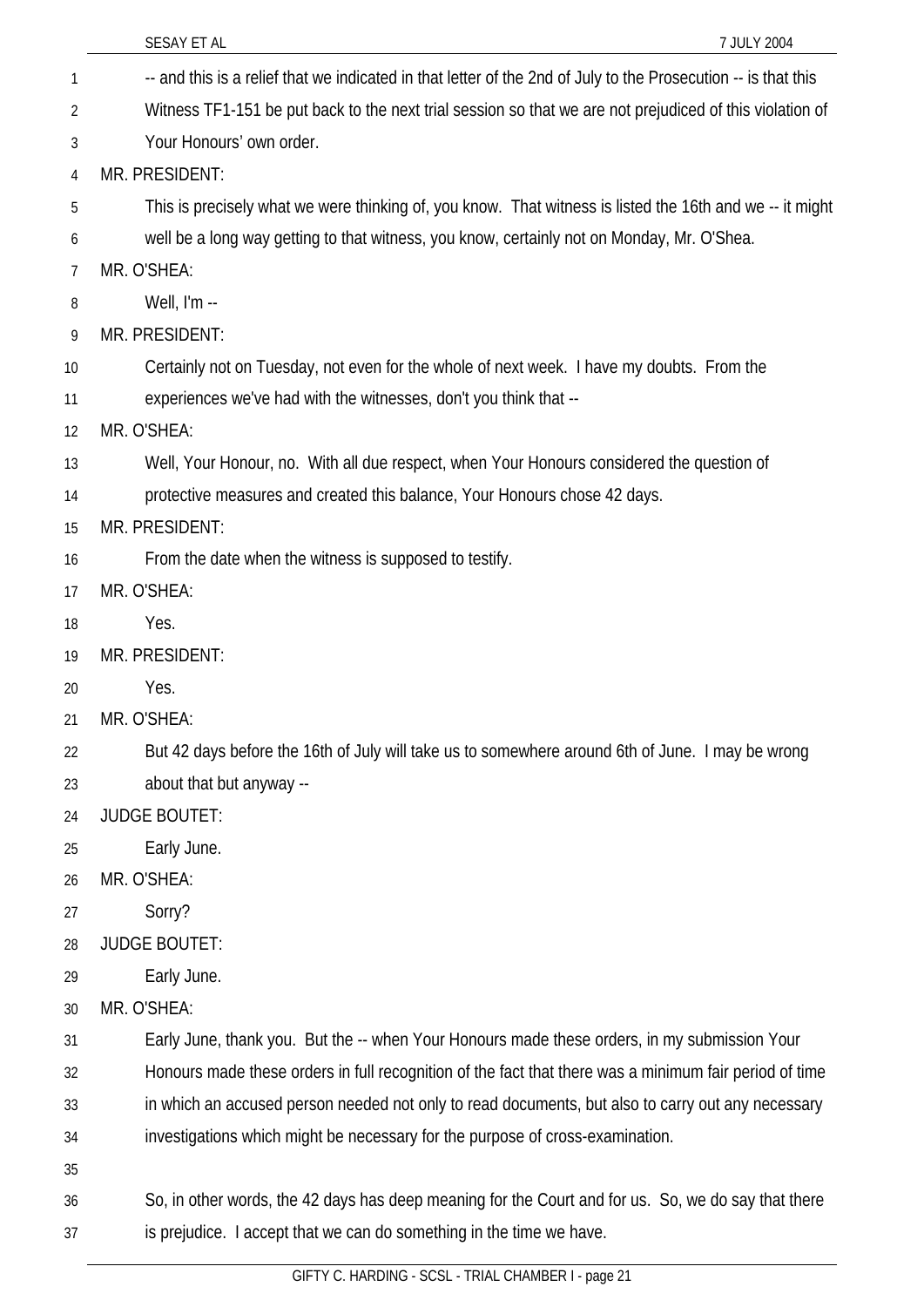| 1  | MR. PRESIDENT:                                                                                             |
|----|------------------------------------------------------------------------------------------------------------|
| 2  | Do you think there is prejudice already? Do you think there is a prejudice already? Because on             |
| 3  | Monday – if, for instance, the Prosecution wanted to call this witness on Monday, I'm sure you would       |
| 4  | be -- there would be a definite, you know, prejudice. Would you think in your objective judgment, you      |
| 5  | know, that there is a prejudice already at this point in time when you are addressing the Court?           |
| 6  | MR. O'SHEA:                                                                                                |
| 7  | Well, there is a prejudice in that according to the Prosecution's plan, this witness will be called on the |
| 8  | 16th of July and the prejudice is that --                                                                  |
| 9  | <b>JUDGE BOUTET:</b>                                                                                       |
| 10 | Not 16th of July, 16th witness.                                                                            |
| 11 | MR. PRESIDENT:                                                                                             |
| 12 | Sixteenth, yes.                                                                                            |
| 13 | MR. O'SHEA:                                                                                                |
| 14 | Ah, yes, I'm sorry 16th witness, and given the --                                                          |
| 15 | MR. PRESIDENT:                                                                                             |
| 16 | And, in any event, it's not for the Prosecution to determine the schedule, you know, the timing of when    |
| 17 | the witness is going to be called. I mean, it depends on the due process that we have -- we are            |
| 18 | applying in court here. Nobody -- we can't even be sure. You were talking of a witness who is going        |
| 19 | to testify for at least one week, well, that is your speculation it could be more than one week, it could  |
| 20 | be less.                                                                                                   |
| 21 | MR. O'SHEA:                                                                                                |
| 22 | But, Your Honour, I would invite -- I would respectfully invite the Court to consider it appropriate for   |
| 23 | matters such as this to be raised as early as possible so as to assist the Court in the smooth running     |
| 24 | of these proceedings. If I were to wait until I saw the prejudice it might -                               |
| 25 | MR. PRESIDENT:                                                                                             |
| 26 | So your application is pre-emptive in a sense?                                                             |
| 27 | MR. O'SHEA:                                                                                                |
| 28 | Pre-emptive but not unjustified in my respectful submission.                                               |
| 29 | MR. PRESIDENT:                                                                                             |
| 30 | Right.                                                                                                     |
| 31 | MR. O'SHEA:                                                                                                |
| 32 | Some applications ought to be made pre-emptively simply in order to assist the Court with its              |
| 33 | timetable and to prevent prejudice before it happens would be my submission. So that's my                  |
| 34 | application.                                                                                               |
| 35 |                                                                                                            |
| 36 | Apart from the specific relief I seek in relation to that witness -- sorry, excuse me one moment.          |
| 37 |                                                                                                            |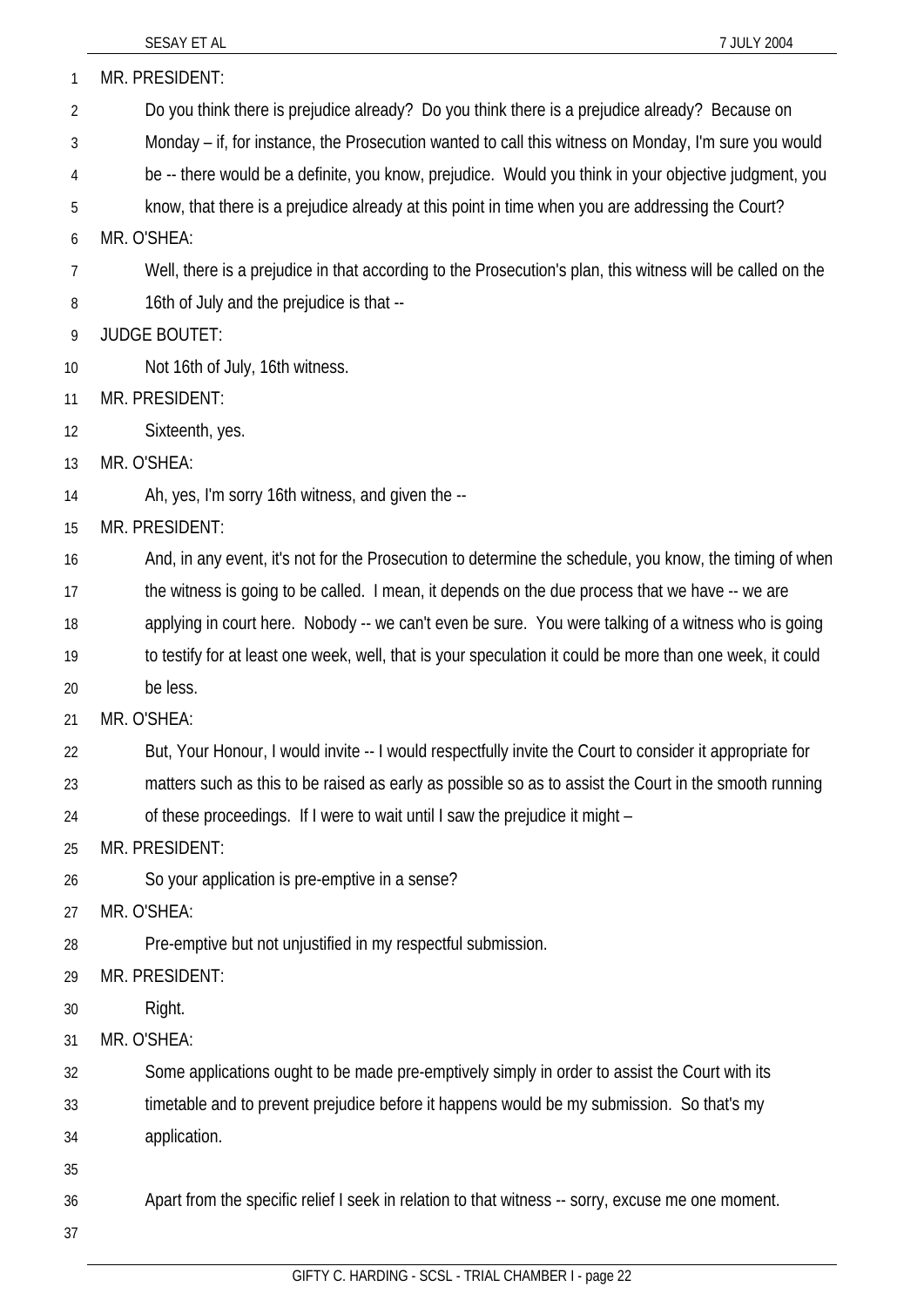MR. PRESIDENT: 1

- Yes. 2
- 3 MR. O'SHEA:

4 5 6 7 8 9 10 11 12 13 14 15 Well, Ms. Ashraph reminds me, and it's a good point, that the prejudice begins now in the sense that we have to organise our investigations and begin conducting our investigations and if we have to focus on a very large witness such as this now, something has to be compromised. But anyway, that aside, there is another aspect of this that I would like to raise with the Court. In one sense I'm making an application under Rule 5 for relief by virtue of the violation of the Court's order, but in another sense, quite apart from that relief and whether the Court is minded to grant that relief or not, I am deeply concerned that a pattern does not develop during the course of this trial with regard to this -- I would describe the sacrosanct period of 42 days, and I would request the Court -- there would be a number of things I could request the Court to do but I won't. I will request the Court that the mildest form of -- form of not relief, but assistance in simply asking the Court to indicate to the Prosecution that the Court takes it order in relation to the 40-day period *(sic)* very seriously and will not countenance situations where unredacted material is served on a slate.

16

17 18 19 20 21 22 23 24 The reason why I say that is because I have observed in other international trials how these patterns can develop. Because of course Rule 5 only allows for relief if there is prejudice and if we can't prove prejudice, then the Prosecution, if they were so minded -- and I'm not suggesting that they are -- if they were so minded they could effectively violate this Court's orders with impunity provided they could avoid the prejudice issue. And, therefore, I'm inviting the Court simply to address the Prosecution on that so that the conduct of this trial is done in an efficient manner and we don't move slowly into a pattern of untidiness, if I can put it that way. And I say all this with the greatest of respect to the Prosecution as well.

25

26 27 28 29 Those other witnesses that I mentioned to Your Honours earlier are witnesses for all of which we have been served with further unredacted material, admittedly small in the sense that each of them involves a statement of one page, but statements which were all served on the 30th of June 2004. So here we have an example of a violation for which I could not properly seek relief.

30

31 Those are my submissions Your Honour.

32 JUDGE BOUTET:

33 These last documents that you are talking about, what are the dates of these documents? You say

34 they've been served on that date but what are they referring to?

35 MR. O'SHEA:

- 36 Yes. Could I have one moment?
- 37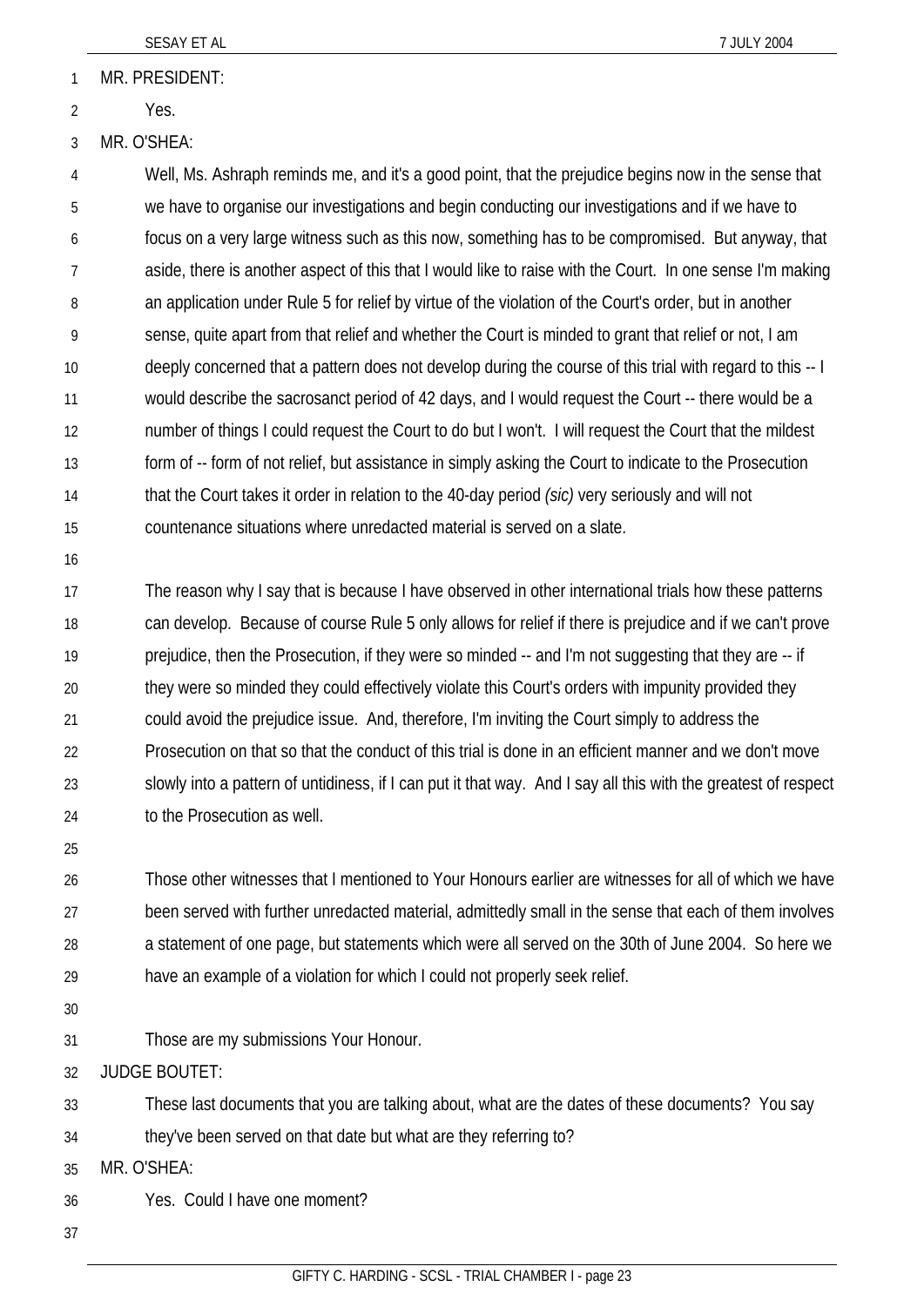|    | SESAY ET AL<br>7 JULY 2004                                                                                 |
|----|------------------------------------------------------------------------------------------------------------|
| 1  | <b>JUDGE BOUTET:</b>                                                                                       |
| 2  | Yes.                                                                                                       |
| 3  | MR. O'SHEA:                                                                                                |
| 4  | I see one document is dated the 20th of January. The nature of the documents are interview notes.          |
| 5  | As I indicated earlier, Your Honour, we do not assert in relation to those documents that there has        |
| 6  | been prejudice or will be prejudiced, but we cite these as examples of technical violations simply with    |
| 7  | a view to trying to move into a situation where rule -- the 42-day rule does in fact become sacrosanct.    |
| 8  | Because this is clearly -- these are clearly places where there is no prejudice, but there will also be    |
| 9  | borderline cases in the future.                                                                            |
| 10 | MR. PRESIDENT:                                                                                             |
| 11 | Are you through?                                                                                           |
| 12 | MR. O'SHEA:                                                                                                |
| 13 | Yes.                                                                                                       |
| 14 | MR. PRESIDENT:                                                                                             |
| 15 | Thank you.                                                                                                 |
| 16 |                                                                                                            |
| 17 | The Prosecution.                                                                                           |
| 18 | MS. TAYLOR:                                                                                                |
| 19 | Thank you, Your Honours. If I may deal with the last issue first, and that is the materials in relation to |
| 20 | the Witnesses TF1-074, 060, 217, 077, 199 and 253 that is being referred to by my learned friend.          |
| 21 | The materials that were disclosed on the 30th of June were unredacted supplemental notes of                |
| 22 | interviews in relation to those witnesses that had previously been disclosed in a redacted form much       |
| 23 | earlier to my friends. The only material redacted at the time that those documents were served was         |
| 24 | the name of the witness. There was absolutely nothing in the substance of those documents that was         |
| 25 | redacted. The reason that those materials were disclosed last week was as a result of some                 |
| 26 | correspondence between the legal team for the first Accused and the Prosecution asking whether             |
| 27 | those had been disclosed in an unredacted form of 42 days. It was discovered that they had been.           |
| 28 | That was immediately rectified not only in relation to the first Accused but in relation to the second and |
| 29 | the third. The Prosecution accepts that was a technical breach but as my friend has rightly                |
| 30 | considered, no prejudice arises therefrom. Those documents were -- except I think in one case, not         |
| 31 | one page long, and even then not -- not a full page. And, as I said, nothing in that material had ever     |
| 32 | been redacted other than the names of the witness and of course at the time when the primary               |
| 33 | statements for those witnesses were redacted, the Defence teams had access to the names of those           |
| 34 | witnesses and they could therefore make whatever preparations and whatever investigations they             |
| 35 | deemed appropriate.                                                                                        |
| 36 |                                                                                                            |
| 37 | Turning then to the issue of Witness TF1-151, the Prosecution does accept that there was a technical       |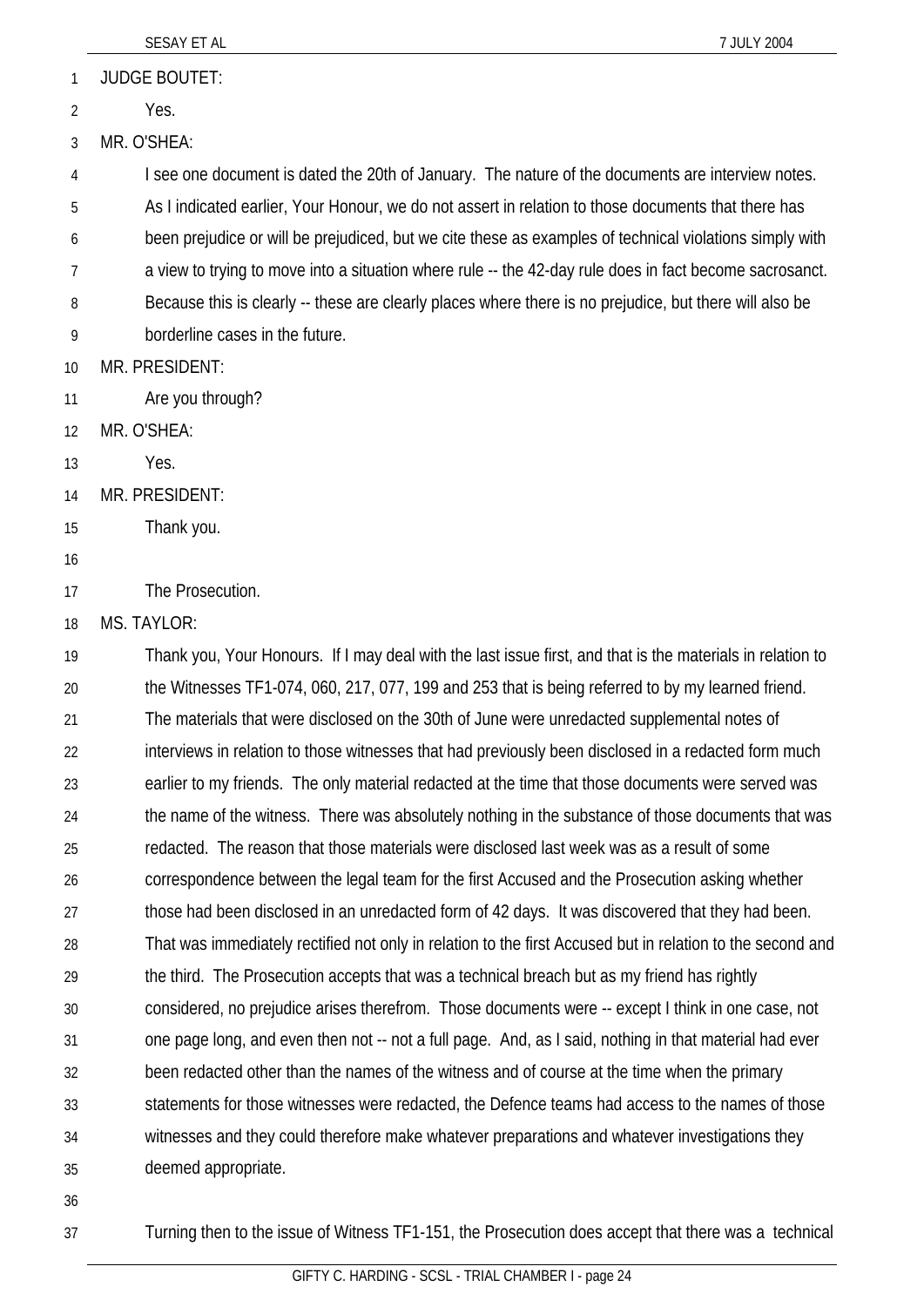SESAY ET AL 7 JULY 2004

- breach in relation to the service of two interview transcripts of that witness and the Prosecution has already in writing apologised to my learned friends for all of the Accused and this Chamber for that technical breach. 1 2 3
- 4

In relation to the submissions put forward by my learned friend this morning, I should point out that the bulk of that material in relation to that witness which does amount to in excess of 800 pages was served unredacted on the 26th April this year. The Defence has been in receipt of that material except for the 61 pages that were served late since the 26th of April this year. And, in my respectful submission, the Defence teams have been put on notice of the overwhelming majority of evidence that that witness will give and had been in a position to prepare for the cross-examination of that witness and take whatever investigative steps they deem necessary in relation to that witness since the 26th of April of this year. 5 6 7 8 9 10 11 12

13

The -- the other point that was raised by Your Honour, the Presiding Judge, is that this witness is listed 16th in the order of the witnesses. The Prosecution was always doubtful whether that witness would be reached during this first session of trial. Obviously, no one can predict these things and the Prosecution has done its best to ensure that there are adequate witnesses to be heard during the first month of trial. Given that evidence will not commence to be heard until Monday of next week, it is the view of the Prosecution that it's extremely unlikely that we will get to this witness during this first period of trial and therefore any order that might be made about whether the witness can be called or not is rather premature, given that the Prosecution submits that very little prejudice, if any, has arisen for the Defence in preparing to cross-examine this witness, given that they have been in receipt of both the identity and the overwhelming majority of the evidence of this witness since the 26th of April of this year. 14 15 16 17 18 19 20 21 22 23 24

25

If Your Honours please. 26

27 MR. PRESIDENT:

28 Mr. O'Shea, the Prosecution is through, do you have any brief reply to --

29 MR. O'SHEA:

30 31 32 33 Yes, perhaps a slight correction needs to be made in relation to the 26th of April in that not everything was disclosed on the 26th of April. Some aspects of it was -- were disclosed on the -- in early June. Your Honours have reference to correspondence in relation to these matters attached to a motion by the Defence team for Issa Sesay, a motion for disclosure.

34

35 36 37 The question of these interviews when they were originally disclosed, the original substance of the interviews were disclosed, to some extent it was difficult to analyse them because of some incomplete material and some mis-heading, and the interviews were sequential or supposed to be sequential and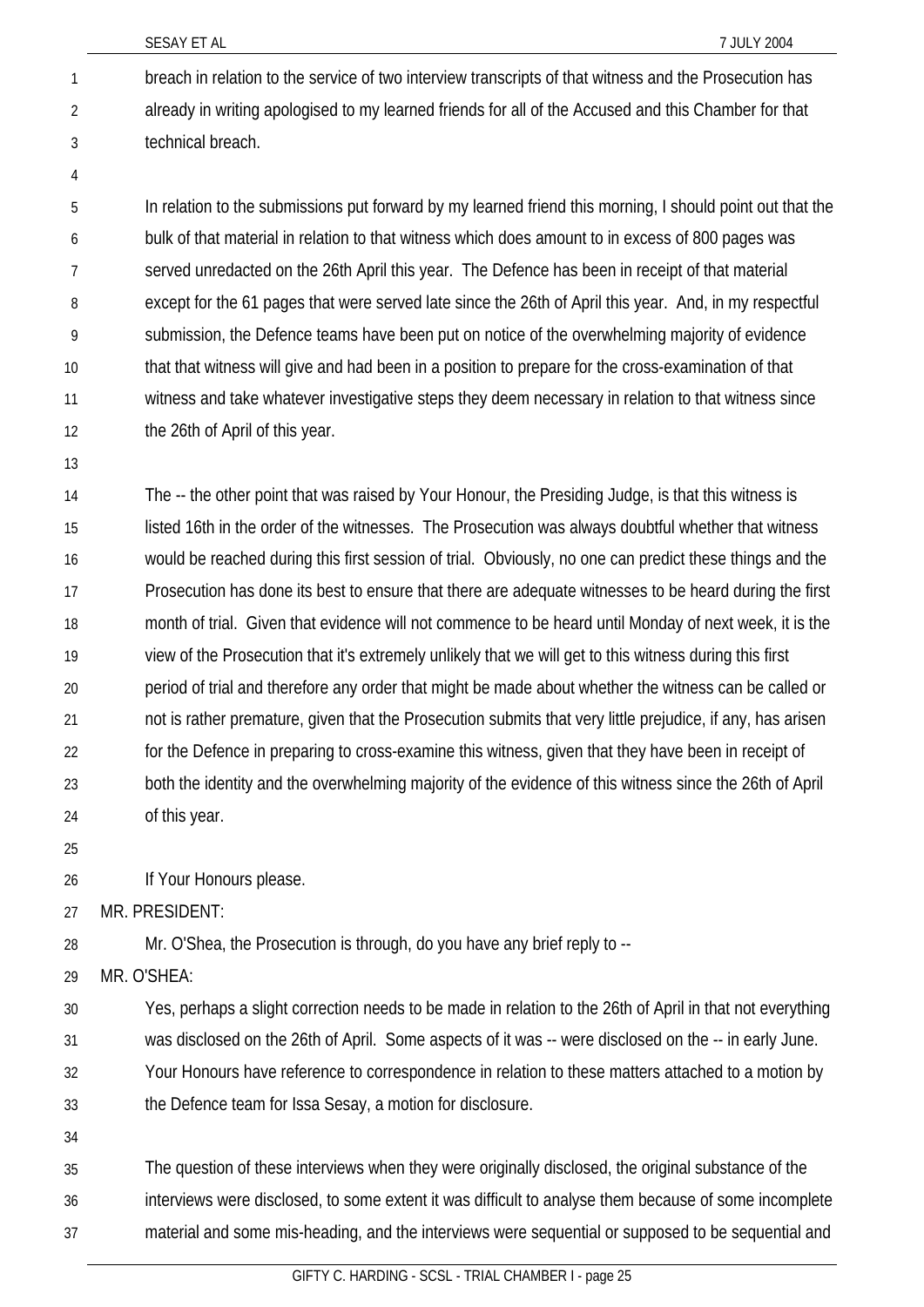|    | 7 JULY 2004<br>SESAY ET AL                                                                             |
|----|--------------------------------------------------------------------------------------------------------|
| 1  | because of the missing parts they were not. So this did create practical difficulties, but I would     |
| 2  | reiterate that, you know, I'm not asserting any prejudice in relation to those other witnesses and I'm |
| 3  | not -- I'm not challenging the <i>bona fides</i> of the Prosecution.                                   |
| 4  | MR. CLAYSON:                                                                                           |
| 5  | Could I briefly indicate our observations to the Court on this matter by way of a single sentence,     |
| 6  | saying that we would support Mr. O'Shea's submissions about --                                         |
| 7  | MR. PRESIDENT:                                                                                         |
| 8  | You should ask for leave, you know, to address the Court.                                              |
| 9  | MR. CLAYSON:                                                                                           |
| 10 | Forgive me, I --                                                                                       |
| 11 | MR. PRESIDENT:                                                                                         |
| 12 | You see, let's do things, you know, the right way.                                                     |
| 13 | MR. CLAYSON:                                                                                           |
| 14 | Well, forgive me. I ask for your leave, if I may.                                                      |
| 15 | MR. PRESIDENT:                                                                                         |
| 16 | Yes, go ahead.                                                                                         |
| 17 | MR. CLAYSON:                                                                                           |
| 18 | Thank you.                                                                                             |
| 19 |                                                                                                        |
| 20 | On behalf of the first Accused, and we would wish to associate ourselves with the observations of Mr.  |
| 21 | O'Shea. There is an important of principle here which we would seek your ruling upon, which he has     |
| 22 | fully identified.                                                                                      |
| 23 | MR. PRESIDENT:                                                                                         |
| 24 | Thank you.                                                                                             |
| 25 |                                                                                                        |
| 26 | We shall address -- we'll adjourn to Friday and we shall address this issue when we resume sitting on  |
| 27 | Friday. The Court will adjourn to Friday at 11 o'clock, 11:00. The Court will rise.                    |
| 28 | (Court adjourned at 1418H)                                                                             |
| 29 | (Pages 19 to 26 by Gifty C. Harding)                                                                   |
| 30 |                                                                                                        |
| 31 |                                                                                                        |
| 32 |                                                                                                        |
| 33 |                                                                                                        |
| 34 |                                                                                                        |
| 35 |                                                                                                        |
| 36 |                                                                                                        |
| 37 |                                                                                                        |